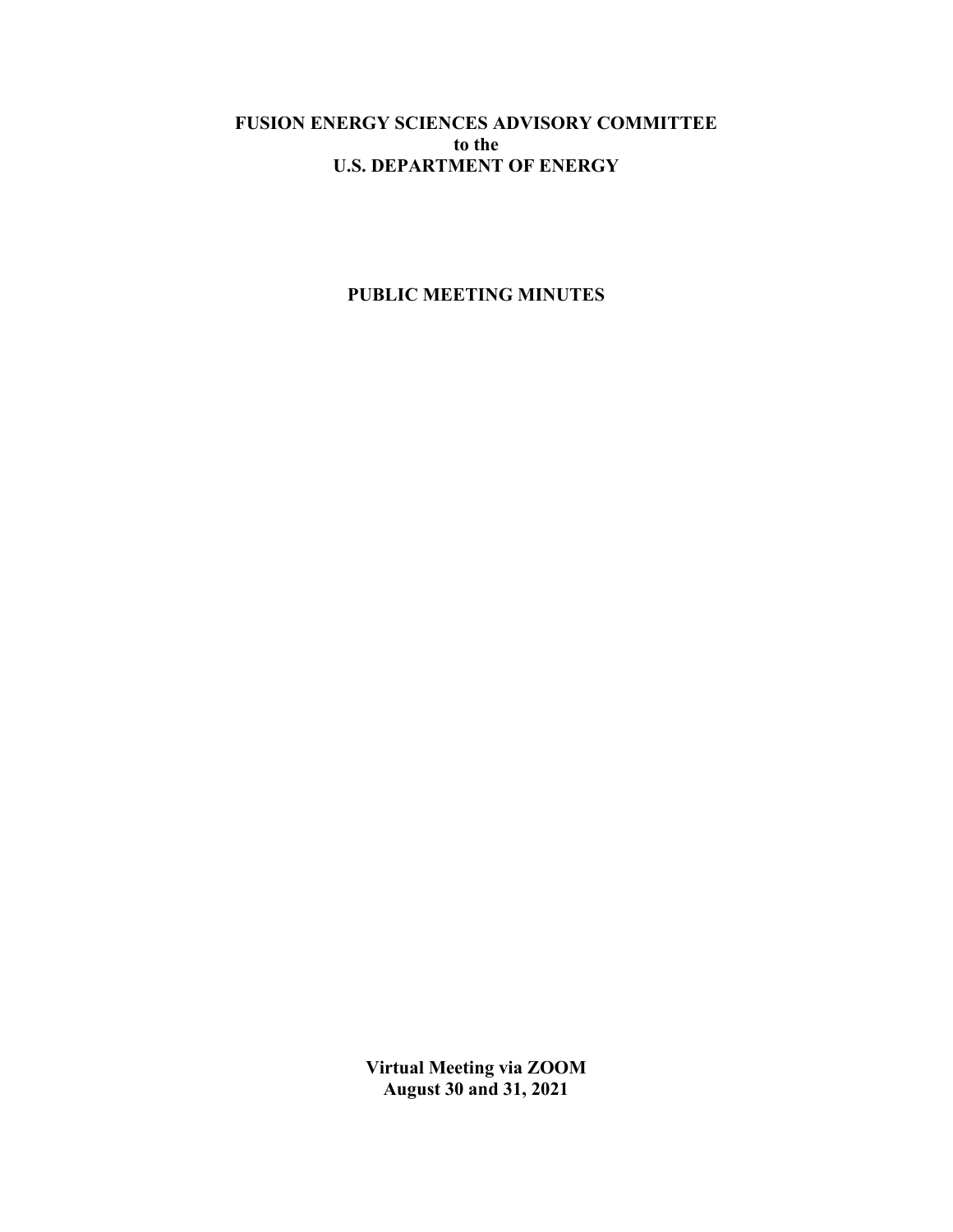## **Fusion Energy Sciences Advisory Committee Meeting August 30 and 31, 2021**

The U.S. Department of Energy (DOE) Fusion Energy Sciences Advisory Committee (FESAC) convened on Monday and Tuesday (August 30 and 31, 2021) via videoconference from 11:00 a.m. – 5:30 p.m. Eastern Time (ET). The meeting was open to the public and conducted in accordance with the requirements of the Federal Advisory Committee Act (FACA). Information about FESAC and this meeting can be found at [https://science.osti.gov/fes/fesac.](https://science.osti.gov/fes/fesac)

## **Committee Members Present**

- Dr. Don Rej (Chair), Los Alamos National Laboratory (LANL)
- Dr. Troy Carter, University of California, Los Angeles
- Dr. Stephanie Hansen, Sandia National Laboratories (SNL)
- Dr. Paul Humrickhouse, Idaho National Laboratory (INL)
- Dr. Charles Kessel, Oak Ridge National Laboratory (ORNL)
- Dr. Stephen Knowlton (Vice-Chair), Auburn University, Professor Emeritus
- Dr. Carolyn Kuranz, University of Michigan
- Dr. Tammy Ma, Lawrence Livermore National Laboratory (LLNL)
- Dr. Richard Magee, TAE Technologies
- Dr. Rajesh Maingi, Princeton Plasma Physics Laboratory (PPPL)
- Dr. Lorin Matthews, Baylor University
- Dr. Simona Murph, Savannah River National Laboratory (SRNL)

Dr. Scott Parker, University of Colorado

- Dr. Susana Reyes, SLAC National Accelerator Laboratory
- Dr. Fred Skiff, University of Iowa
- Dr. Philip Snyder, ORNL
- Dr. Thomas Sunn Pedersen, University of Greifswald
- Dr. Paul Terry, University of Wisconsin
- Dr. Mitchell Walker, Georgia Institute of Technology
- Dr. Anne White, Massachusetts Institute of Technology (MIT)
- Dr. Brian Wirth, University of Tennessee

# **Committee Members Absent**

Dr. Ralph Izzo, Public Service Enterprise Group, Inc. (PSEG)

# **Ex Officio Members Present**

- Dr. John Verboncoeur, Institute of Electrical and Electronics Engineers Nuclear and Plasma Sciences Society (IEEE - NPSS), Michigan State University
- Dr. Michael Brown, American Physical Society Division of Plasma Physics (APS DPP), Swarthmore College

# **Ex Officio Members Absent**

Dr. Paul Wilson, American Nuclear Society (ANS), University of Wisconsin

# **DOE Personnel:**

Dr. Stephen Binkley, Acting Director, DOE Office of Science (DOE SC) Dr. James Van Dam, Associate Director, Fusion Energy Sciences (FES), DOE SC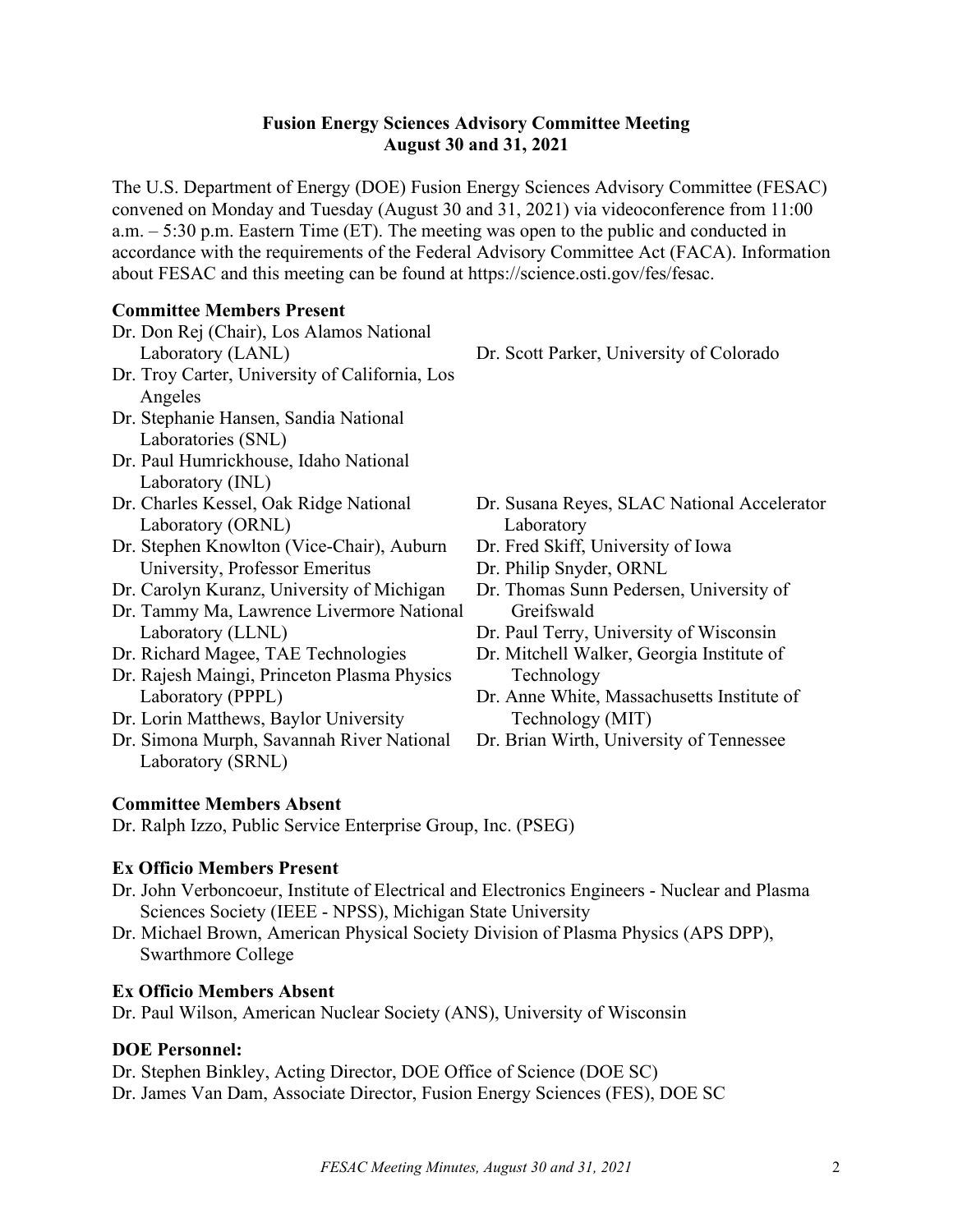Dr. Sam Barish, Designated Federal Officer, FES, DOE SC

Approximately 287 fusion community members were present for all or part of the meeting.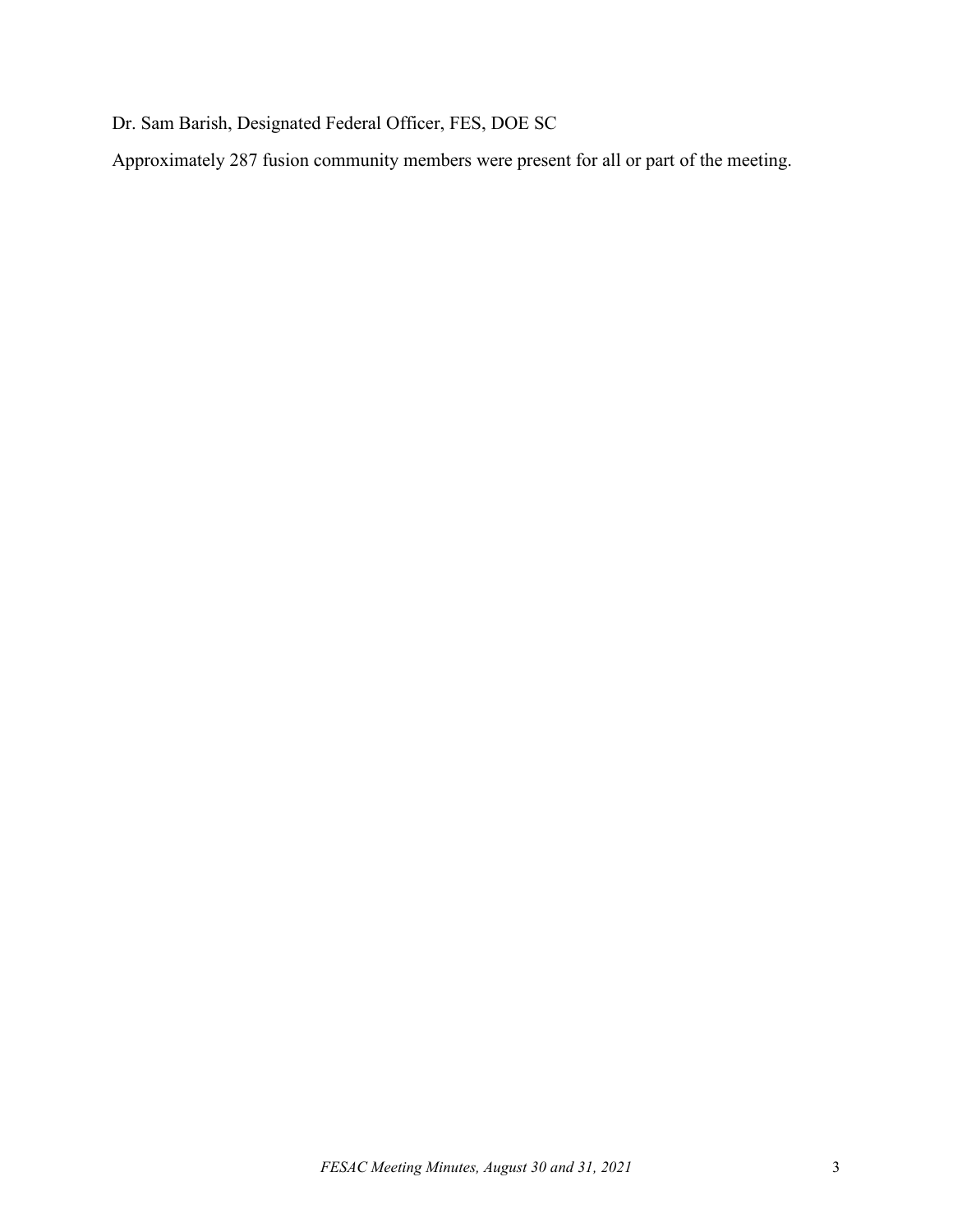### **Monday, August 30, 2021**

**Dr. Rej** convened the meeting at 11:00 a.m. and introduced Dr. Binkley.

**News from the Office of Science,** Dr. Stephen Binkley, Acting Director, Office of Science

Dr. Binkley reviewed the status of political appointees, program organization and the FY22 budget. Dr. Binkley is currently serving as the SC Acting Director and will return to the SC Principal Deputy Director role after all new nominees are confirmed. Secretary Jennifer Granholm and Deputy Secretary David Turk have been sworn in and are implementing the administration's vision. Geraldine Richmond and Asmeret Berhe are the nominees for Under Secretary for Science and SC Director, respectively. Both await confirmation by the full Senate. Tanya Das is the new SC Chief of Staff and Natalie Tham is a new Special Assistant.

Under the Biden Administration, the DOE Applied Energy Programs have been returned to the purview of the Under Secretary for Science. Closer proximity of SC programs to Applied Energy Programs will facilitate collaboration.

The FY2022 President's Budget Request (PBR) seeks \$7.44B for SC, which is a 5.9% (\$414M) increase over the FY2021 level. The House Energy and Water Development Subcommittee issued a lower mark of \$7.32B, and the Senate mark is higher at \$7.49B. Notably, once the budget is finalized, the percentage funding increase will not be the same for every SC program.

## **Discussion**

**Dr. Kuranz** asked how the FES Long Range Plan (LRP) that emerged from the two-year community planning process (CPP) factored into this year's budget, and how future budgets will take it into account. Much time was devoted to convincing people that the plan was worth their effort using guidance from SC and the former Secretary of Energy. **Dr. Binkley** appreciated the community's work. The LRP has impacted budgeting and gotten traction with certain Congressional committees, most notably the House Committee on Science, Space and Technology. There are active discussions about implementing major features of the LRP.

**Welcome and Opening Remarks**, Dr. Donald Rej, Los Alamos National Laboratory

**Dr. Rej**, FESAC Chair, reviewed the meeting agenda and instructions for public comment. On behalf of FESAC, he thanked and bid farewell to Gert Patello (PNNL) and Erik Trask (TAE Technologies), whose terms ended in 2021 and welcomed new members with terms running through June 2024: Stephanie Hansen (SNL), Paul Humrickhouse (INL) and Richard Magee (TAE Technologies).

**FES Perspective,** Dr. James Van Dam, Associate Director for the Office of Fusion Energy Sciences

The FY2022 FES Request seeks \$675M, which is \$3M greater than the FY2021 Enacted Budget. The FY2022 Request includes, for Burning Plasma Science, \$296M for Foundations, \$86M for Long Pulse and \$2M for High Power, and \$65M for Discovery Plasma Science. Under the FY2022 Request, construction projects are funded at \$226M, (\$31M less than FY2021 Enacted). FY2022 requested funds are distributed as follows: 44% to Research, 18.6% to Facility Operations and 37.2% for Projects. FES is formulating the FY2023 budget.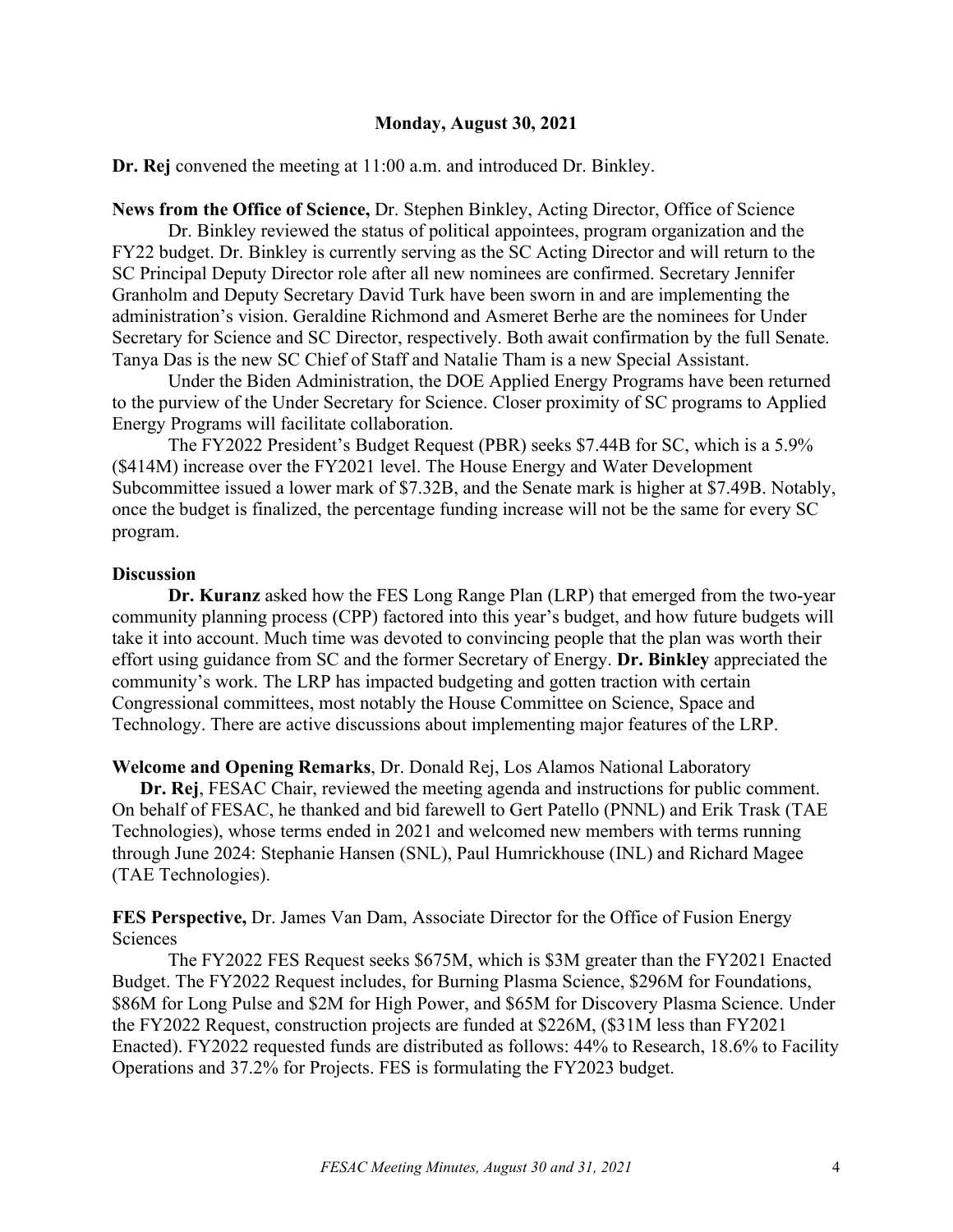The FY2022 Request falls within the "modest growth scenario" outlined in the LRP. Under this paradigm, funding for Research, Operations and Small Scale Construction items is as follows: the Fusion Materials and Technology (FM&T) programs increase by \$7.6M; U.S. Tokamak Operations and Research, primarily directed to the DIII-D National Fusion Facility and the National Spherical Torus Experiment Upgrade (NSTX-U), decreases by \$3.9M; Stellarator and Alternates Operations and Research remain constant; Inertial Fusion Energy (IFE) program funding is limited, although a basic research needs (BRN) workshop is planned for the spring of FY2022; the Fusion Pilot Plant (FPP) Design Effort will initiate Future Facilities Studies at \$3M; the General Plasma Science (GPS) program increases by \$5M; the High-Energy-Density Physics (HEDP) program increases by \$4.3M; the Plasma-Based Technology program remains constant, but includes \$5M for Microelectronics; and Theory and Computation increases by \$11M, although this line incorporates Quantum Information Science (QIS) and Artificial Intelligence/ Machine Learning (AI/ML) initiatives that were not included in the comparable line from the FY2021 Enacted Budget. Funding for New Construction of Midscale Facilities is as follows: the Material Plasma Exposure eXperiment (MPEX) increases by \$4M; a Fusion Prototypic Neutron Source (FPNS) will receive some Materials funds to study target options; and the Matter in Extreme Conditions Upgrade (MEC-U) decreases by \$12M, although MEC may access \$30M in reserved Total Estimated Cost (TEC) funds once it attains CD-1. Funding for Collaborations and Networks is as follows: the ITER Research Team will be initiated with \$2M following a workshop to discuss priority research topics and engagement opportunities regarding team formation and governance; and private fusion collaborations increase by \$2M administered via the Innovation Network for Fusion Energy (INFUSE) program; International Fusion Collaborations remain constant; and LaserNetUS, Znet, and MagNetUS are limited. The Congressional line item for ITER is down by \$21M. FES requested a total of \$35M to participate in all seven of SC's cross-cutting initiatives, an increase over the FY2021 Enacted Budget of ~\$21M when FES participated in three of the initiatives.

ORNL is constructing a Shattered Pellet Injection (SPI) testbed to support ITER. MPEX achieved Critical Decision-1 (CD-1) in January 2020 and CD-3 in October 2020. Long-lead procurements were awarded for magnets, gyrotrons and high-voltage power supplies. MEC-U is projected to attain CD-1 in September 2021. Operations at DIII-D continued with the majority of scientific staff working remotely. DIII-D completed a  $\sim$ 19-week runtime campaign in FY2021 with a high system availability (88%) and has entered a six-month maintenance period. The NSTX Upgrade Recovery is  $\sim$ 70% complete. Due to COVID-19 delays, a new cost and schedule baseline will be reviewed in FY2022. The Super-X divertor reduced the heat flux by more than an order of magnitude for the Mega Amp Spherical Tokamak Upgrade (MAST-U).

FES issued awards for several FY2020 and FY2021 solicitations, including seven awards for Collaborative Research in Magnetic Fusion Energy Sciences on Long-Pulse International Stellarator Facilities; 21 awards for High-Energy-Density Laboratory Plasma (HEDLP) Science, a joint program with the National Nuclear Security Administration (NNSA); ten awards for QIS Research for FES; seven awards for the SC Early Career Research Program; and ten awards to DOE national laboratories for Co-Design Microelectronics R&D Centers, an SC-wide program. FES supplied \$3.1M in FY2021 to the HEDLP program and is supporting three of the Microelectronics Co-design awards. FES provided \$7.9M to the NSF-DOE Partnership in Basic Plasma Science and Engineering in FY2021, and the program's memorandum of understanding (MOU) is being renewed for FY2022. Fourteen Galvanizing Advances in Market-aligned Fusion for an Overabundance of Watts (GAMOW) awards were issued in FY2020 with +\$15M supplied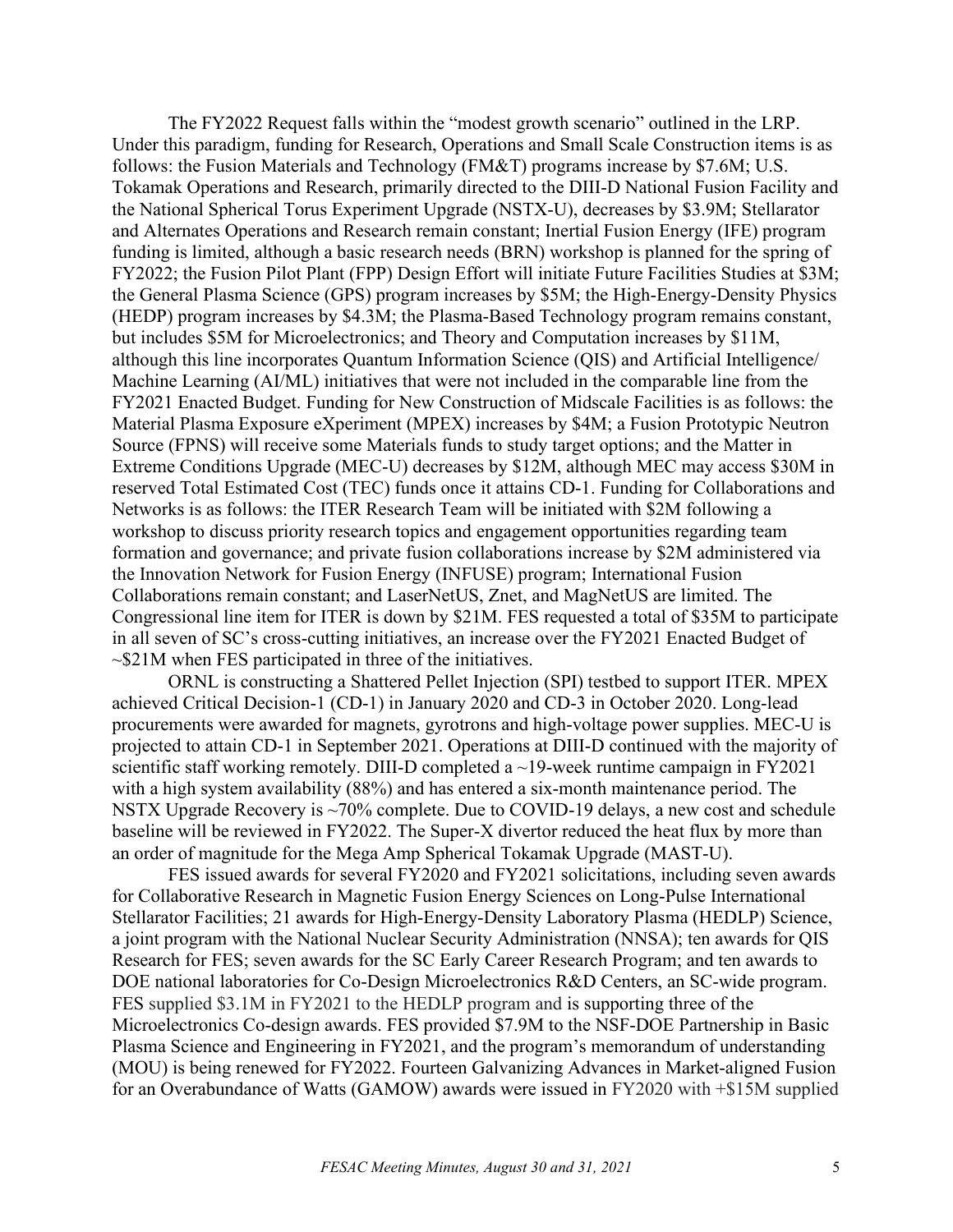by Advanced Research Projects Agency-Energy (ARPA-E). FES is supplying \$5M for FY2021. FES has increased use of the SC Open Funding Opportunity Announcement (FOA), with 18 awards made since 2020. Awards for the Opportunities in Frontier Plasma Sciences Lab Call are forthcoming. The DOE Office of Science Graduate Student Research program issued two FES awards for the 2020 Solicitation-2 cycle. Awards for the 2021 Solicitation-1 cycle are in progress, and applications for the Solicitation-2 cycle are due November 10, 2021. The call for 2021 E. O. Lawrence Awards is open through September 21, 2021.

Nine FES Scientific Discovery through Advanced Computing (SciDAC) partnerships are entering their final year. FES and ASCR have begun re-competition planning. Following the joint 2019 FES-ASCR workshop on Advancing Fusion with Machine Learning, five teams were funded under the FY2020 FOA. In FY2021, six pilot studies were identified from the FY2020 solicitation in the areas of randomized methods for real-time plasma control, ML models for plasma pulse design optimization and validation, data-driven stellarator optimization, surrogate models for detached divertor control, optimization of inertial confinement fusion experiments, and physics-informed neural networks for disruption prediction and avoidance.

FES and HEP are collaborating to develop a unique, world class High-Field Vertical Test Stand. The first External Oversight Committee meeting was held in January 2021, LBNL will begin coil fabrication in 2022 and the project's estimated completion is June 2025.

Ten international research teams are addressing gaps in long pulse tokamak physics at international facilities. At the Joint European Torus (JET), the U.S. is supporting the Deuterium-Tritium Experiments 2 (DTE2) campaign. The Korea Supercharging Tokamak Advanced Research (KSTAR) facility is conducting dual SPI studies with DIII-D and JET to support ITER. Two new teams are preparing for the installation of diagnostics at the Super Advanced Japanese Tokamak 60 (JT-60SA) experiment during a planned 26-month vent after first plasma startup. Research continues for the ASDEX-Upgrade (AUG), Variable Configuration Tokamak (TCV), Experimental Advanced Superconducting Tokamak (EAST) project, Tungsten Environment in Steady-state Tokamak (WEST) project and the COMPact ASSembly Upgrade (COMPASS-U).

ORNL is leading an international team in the assembly of a continuous, high-speed pellet system to fuel Wendelstein 7-X (W7-X) plasmas; the system will be fully tested in the fall of 2021. Helically Symmetric eXperiment (HSX) operations will resume by December 2021.

FES materials characterization is being advanced by the High Flux Isotope Reactor (HFIR) and National Synchrotron Light Source II (NSLS-II).

The Energy Science Network (ESnet) comprehensively surveyed FES stakeholders to determine needs during the 2021 Network Requirements Review.

Over 450 participants from 123 institutions worldwide attended the LaserNetUS Second Annual meeting in August 2021. The Advanced Laser Light Source in Canada joined the network in FY2020, and LaserNetUS renewed nine awards. In FY2021, 86 proposals involving more than130 students were awarded experimental time. An MOU with LaserLab Europe is in progress.

The 2021 Plasma and Fusion Undergraduate Research Opportunity (PFURO) program began in June. Undergraduates will conduct ten weeks of remote research at U.S. institutions, and most students will present their research at a national topical conference. The MIT Plasma Science and Fusion Center is hosting the Second Computational Physics School for Fusion Research from August 30 to September 3, 2021. Over 260 individuals are participating virtually from the U.S. and abroad.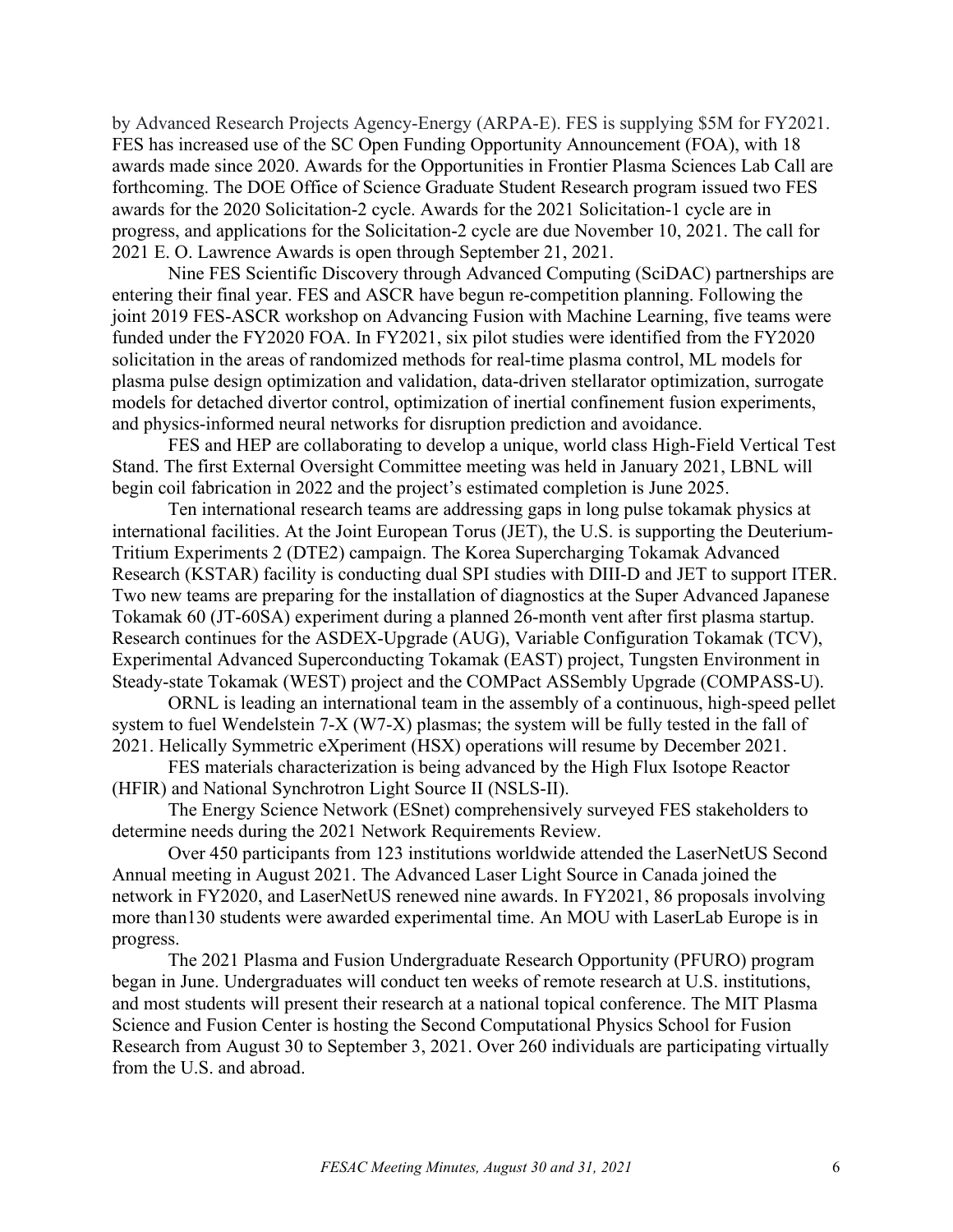FES posted a program manager position in Theory and Simulation. A second program manager position in Magnetic Fusion Energy (MFE) is anticipated.

### **Discussion**

**Dr. Carter** asked about DOE and SC leadership's reception to the LRP. **Dr. Van Dam** thanked Dr. Carter for delivering briefings and suggested he brief Drs. Das, Berhe and Richmond. The FY2022 Request's budget narrative references the LRP, and the plan has been well-received. **Dr. Binkley** reiterated thanks to the FES community. SC is embracing the LRP and is serious about working with the administration and the Office of Management and Budget (OMB) to implement the plan's recommendations. However, the DOE is a large ship, and changing directions is a slow process. There is significant congressional interest in the LRP, especially by the House Committee on Science, Space and Technology staff. Meetings will be held with appropriations staff soon. **Dr. Van Dam** emphasized that Congress wants to see community consensus.

**Dr. Sunn Pedersen** asked when the LRP might impact the budget. **Dr. Binkley** said the High Energy Physics (HEP) budget had equilibrated at  $\sim$ \$700M in 2014 when the Particle Physics Project Prioritization Panel (P5) report was issued, but it exceeds \$1B today. The FES budget may or may not grow as much, but it will require support from OMB and appropriations committees. **Dr. Harriet Kung** (SC-3) reflected that programmatic balance is important. Prior to P5, HEP had neither robust facilities nor construction upgrades. P5 successfully inserted new directions while balancing existing capabilities. There are parallels in the FES LRP. **Dr. Van Dam** reiterated the need for community consensus. The FY2022 PBR offers a good cash contribution for ITER, designates more funds for Subproject-1 (SP-1) and increases the overall ITER program.

**Dr. Kuranz** recognized the importance of patience, but registered disappointment that the FES budget request did not increase by a larger amount, especially since there were increases for other SC offices. The community, which has been traditionally divided, made hard decisions to reach consensus. Maintaining this consensus may be difficult in the absence of hoped for results.

**Dr. Maingi** asked about the timeline for the ITER Research Team workshop and associated community input. **Dr. Van Dam** relayed that the workshop will be held in FY2022. The community has contributed thoughts through a recent report from the U.S. Burning Plasma Organization (USBPO). ITER periodically updates a document specifying research needs. The International Tokamak Physics Activity will publish chapters on these needs in Nuclear Fusion. The workshop will differ from other BRNs because it will also address team formation, governance and interactions like data sharing. The workshop will involve the ITER Organization (IO) and likely engage Dr. Tim Luce, an ITER chief scientist from the U.S.

**Dr. Kuranz** asked if QIS is included in the \$4.3M increase to the FY2022 HEDP budget. **Dr. Van Dam** replied that the FY2021 Budget Request incorporated QIS in HEDLP as well as Theory and Simulation. AI/ML was in Theory and Simulation. In the FY2021 Enacted Budget, QIS and AI/ML were pulled out of these programs as separate lines. The FY2022 Budget Request uses the same format where the QIS and AI/ML lines are visible. Other initiatives are not necessarily seen but may become visible later. **Mr. Gene Nardella** (SC-FES) added that the FY2021 request for SciDAC and HEDLP contained QIS funds at ~\$5M and \$4.3M, respectively. QIS numbers were extracted to a separate line in the FY2021 Enacted Budget. For FY2022, FES placed \$20M aside for HEDLP. QIS is funded out of a separate line. Likewise, the \$5M allocated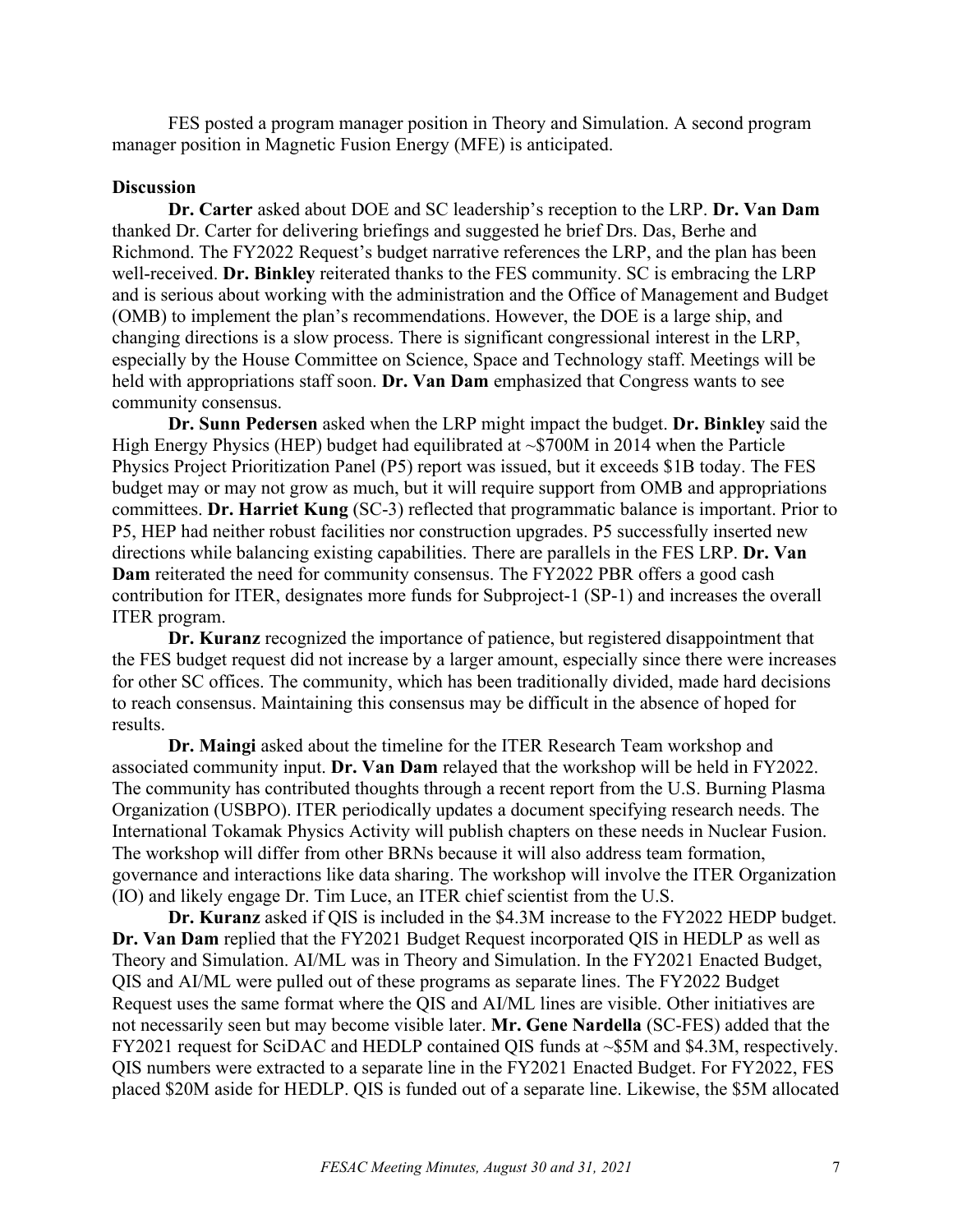for Microelectronics in the FY2021 GPS request was extracted to a separate line in the FY2021 Enacted Budget. The GPS line in the FY2022 request allocates \$20M. **Dr. Van Dam** clarified that the basic answer is yes.

**Dr. Terry** returned to the LRP budget discussion. Before the next planning process in 5- 10 years, what can the community do, besides maintaining consensus, to help policy makers keep the plan's goals in mind? After noting that HEP and Nuclear Physics (NP) usually conduct a mid-term assessment of progress made against their long-range plans, **Dr. Van Dam** remarked that when speaking with representatives on the Hill, starting with the big picture and then narrowing down to an individual group's contributions has been effective. A one-pager is annually produced for Fusion Day, presenting the opportunity to feature the LRP and the community's consensus.

**Dr. Reyes** inquired about coordinating activities for an FPP design. **Dr. Van Dam** said the process is at an early stage. FES is waiting for FY2022 appropriations.

Referencing National Academies of Science, Engineering and Medicine (NASEM) reports and the LRP report, **Dr. Snyder** sought guidance on how to poise the community to take immediate advantage of facility funds when available. There does not appear to be urgency in beginning the FPP design process or in attaining CD-0 for FNPS or EXCITE. **Dr. Van Dam** clarified that the plan's recommendation for EXCITE was to get involved in conceptual design and then construction design. It is unclear if EXCITE requires a new facility or if it can be done on existing machines with upgrades. This requires further community discussion. FES has several facilities underway: MPEX, MEC, and ITER. FPNS is high priority, and SC is moving in that direction. An existing FNPS workshop report could position the community for CD-0.

**Dr. Maingi** reframed Dr. Snyder's question as an exhortation to move towards CD-0 for projects. Part of the CD-0 process requires examining options. The CPP was the foundation of the LRP and indicates that this is important to the community. How international collaborations and public-private partnerships (PPPs) will be integrated with the LRP must be determined. A prior committee reviewed international relationships over a decade ago, and much has changed. Are new charges forthcoming? **Dr. Van Dam** agreed that considering updated information on international collaborations and PPPs, as well as fusion materials, is important. FES developed a charge, but leadership advised taking additional steps before launching the full charge. Notably, Advanced Scientific Computing Research (ASCR) and Basic Energy Sciences (BES) recently directed subcommittees to write reports addressing International Benchmarking charges.

**Dr. Terry** asked about AI/ML pilots and how their utility is being assessed. **Dr. Van Dam** remarked that AI/ML are being proven and used. For example, TAE Technologies is using an AI algorithm called the Optimist to improve machine performance. FES pilots are one-year high-risk, high-return studies. AI/ML is having a broad impact in several areas, like data-driven stellarator optimization; detached diverter control; and inertial confinement. There is high demand in this area; if the budget were doubled, there would be enough proposals to fund.

**Dr. Rej** dismissed the meeting at 12:45 p.m. for lunch and reconvened at 1:45 p.m.

## **Update on the FESAC Long Range Planning Report,** Dr. Troy Carter, University of California, Los Angeles, Subcommittee Chair

In 2018, FESAC was charged with identifying and prioritizing the research required to advance the scientific foundation needed to develop a fusion energy source, as well as the broader FES mission to steward plasma science. FESAC engaged the community through the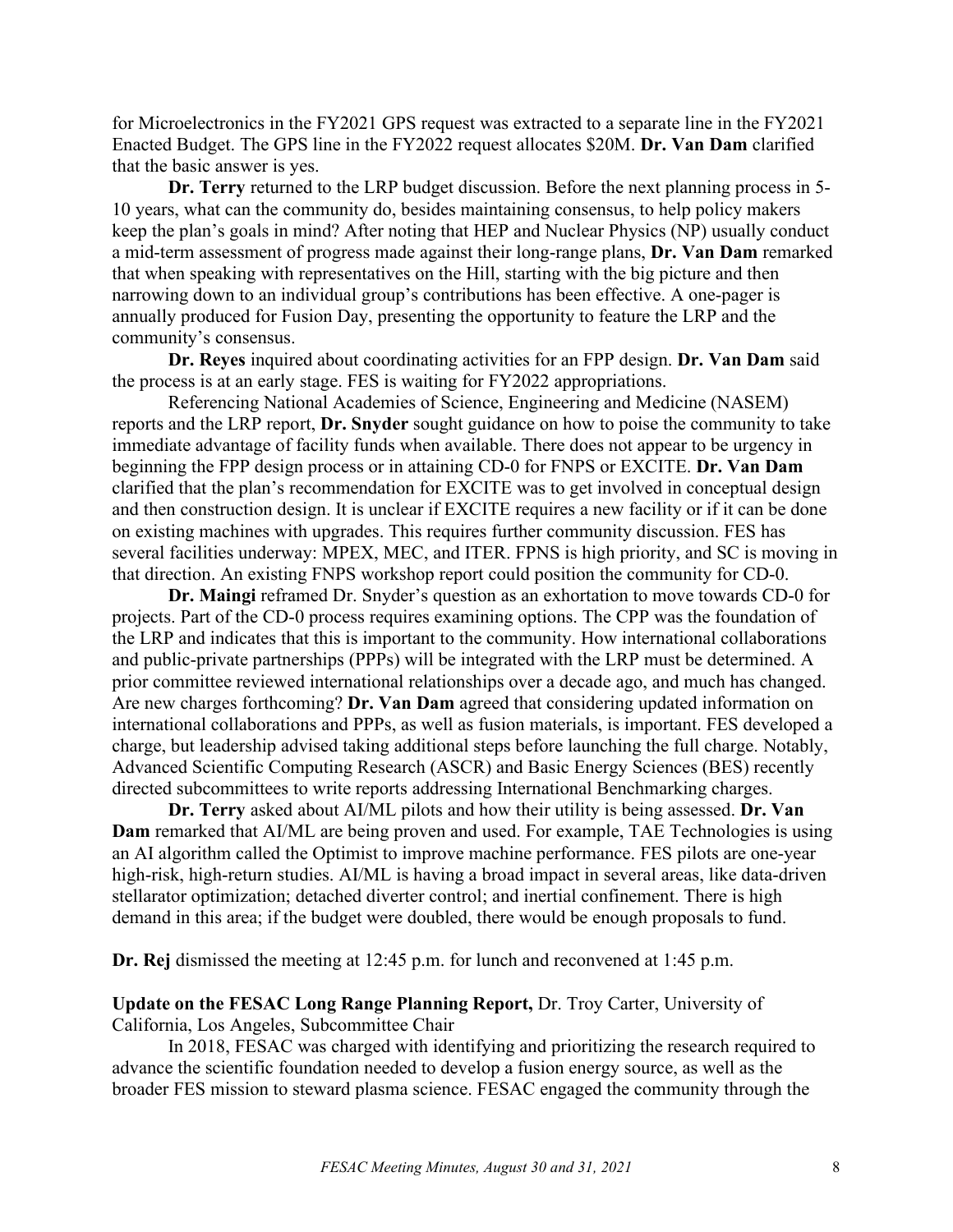APS DPP platform to produce a consensus CPP report. The subsequent LRP, *Powering the Future: Fusions and Plasmas*, was unanimously approved during the December 2020 FESAC meeting and released in February 2020.

The LRP was presented to domestic and international plasma/fusion institutions and community groups, Chevron, the Energy Sciences Coalition, the OMB and Congressional staffers from House and Senate authorization or appropriation committees. The plan was also presented at the Fusion Congressional Briefing. Staffers expressed enthusiasm and gratitude for the delivery of a community consensus report that met the charge with clear prioritizations and unanimous FESAC approval.

The PBR cites the LRP and makes changes relative to the FY2021 Enacted Budget consistent with select recommended priorities. However, the total FY2022 PBR of \$675M is only \$3M greater than the FY2021 Enacted Budget. Although shifts in construction spending mean this represents a  $\sim$ \$14M increase over the LRP's modest growth scenario starting point, this is not consistent with developing an FPP by the 2040s. Notably, the PBR increases the overall DOE SC budget by 5%, leaving no headroom for a significant FES increase. The LRP also landed during the transition in administrations. The increase to HEP's budget was realized over several years after the P5 report's release, underscoring the importance of the community's continued consensus. Indeed, the LRP has gained traction. The DOE Science for the Future Act, which passed the House in June 2021, cites the LRP and increases FES authorization levels. The reauthorization is currently with the Senate. Representative Eddie Bernice Johnson from the House Committee on Science, Space and Technology sent a letter of support to the Chairwoman of the House Appropriations Committee. Representative Don Beyer is chairing the new House Fusion Caucus; he cited the LRP in a Scientific American opinion article.

To further the LRP's progress, the community can advocate for the plan and fully define needed initiatives, such as conducting the FPP design activity, developing the ITER Research Team, and stewarding a Plasma Technology Program. Additionally, FESAC can aid in the development of new PPP models, especially for purposes of realizing new facilities.

#### **Discussion**

**Dr. Knowlton** asked if policy makers offered feedback on desired community actions. **Dr. Carter** shared that Congressional staffers felt FES met the initial ask and has attractive authorization levels. More discussion is needed to determine how to get the PBR to approach LRP numbers. The community is willing to take on needed activities.

**Dr. Kuranz** posed questions about advocacy strategies. **Dr. Carter** commented that he will have follow-up meetings with the OMB and staffers to discuss alignment with the PBR. Community members should take every advantage to advocate for the LRP in the near term, such as writing letters to their representatives. Community consensus is important.

**Dr. Maingi** asked how to maintain consensus. **Dr. Carter** encouraged everyone to reach out to their institutions with the message that a process is underway and to remember P5. There is reason to be disappointed but not to give up hope. The community must be ready to replace the LRP as events transpire and leverage support when it arrives.

**Dr. Humrickhouse** asked about the new House Fusion Caucus. **Dr. Carter** remarked that the caucus is bipartisan. Rep. Don Byer wrote a letter to the Secretary of Energy asking for information regarding the DOE response to the LRP and NASEM reports.

**Dr. Hansen** commented that recent National Ignition Facility (NIF) results present advocacy opportunities. Since things change quickly, how can the community maintain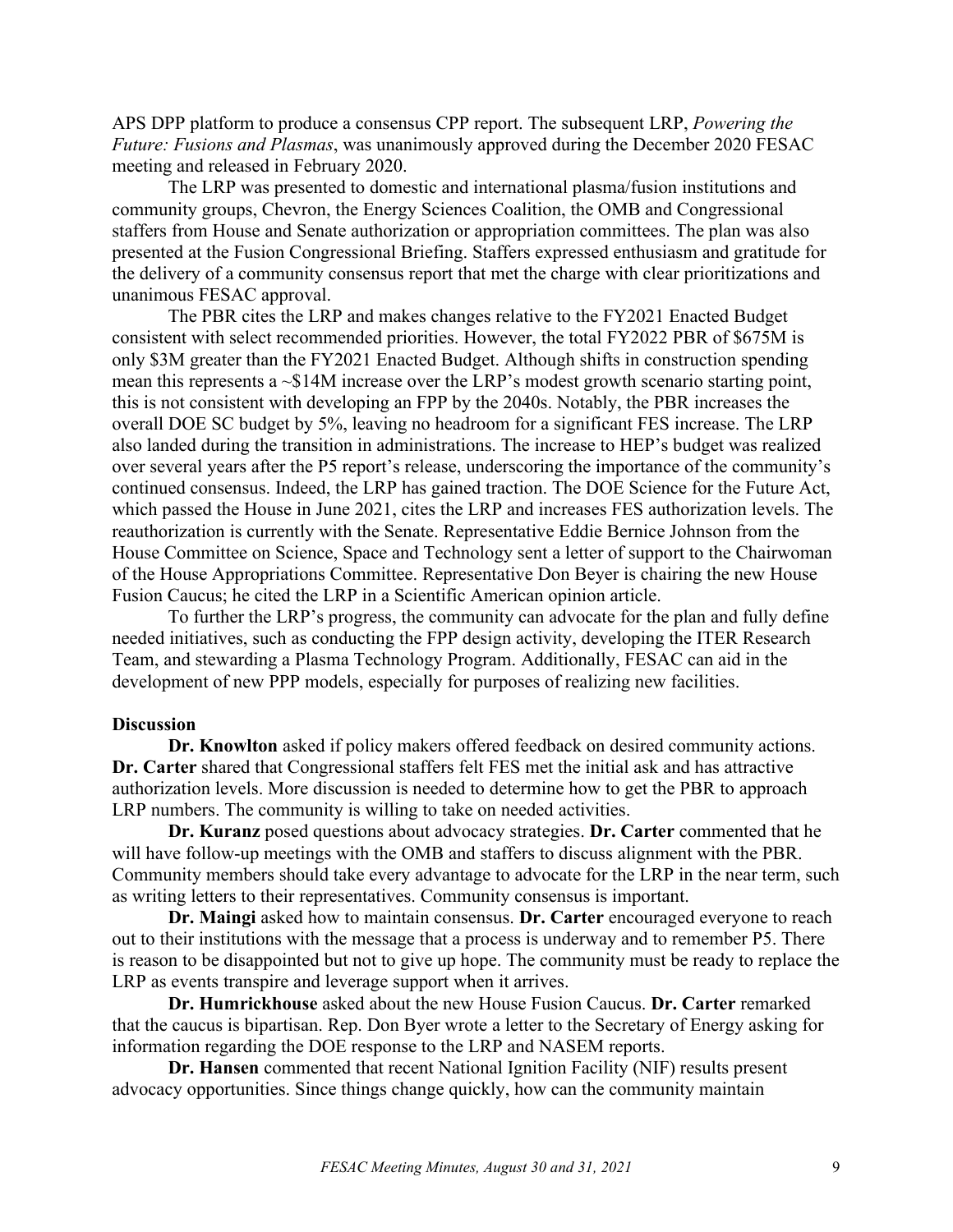consensus without overlooking important developments? Should new priority be given to interagency coordination? **Dr. Carter** replied that the LRP gives strong priority to restarting interagency partnership programs. Determining how to respond to changes while advocating in unity requires further discussions.

**Dr. Kessel** asked about LRP advertising strategies**. Dr. Carter** said the LRP's release was advertised via social media. Community members can highlight LRP connections when presenting their research and connect with Government Affairs staff at their institutions. **Dr. Kessel** replied that referring to the LRP, even for small items like hardware, offers a future vision that can get young people excited.

**Dr. Verboncoeur** suggested creating a list of core talking points to aid uniform communication and adding an appendix to the LRP that shows the impact of increasing funds to the recommended level. **Dr. Carter** agreed.

**Dr. Parker** asked how FES can connect with the renewable energy initiative which is receiving increased funds. The goals from both programs align. **Dr. Carter** observed that the current administration is focused on applied offices because it is seeking near-term impact. Helping administrators realize that a long-term fusion strategy is also needed is important. **Dr. Parker** remarked that FES is just as applied. Both parties are interested in green energy and advancing an FPP; FES should be part of this administration's renewables effort.

**Dr. White** inquired about intra-community outreach to organizations like APS, American Nuclear Society (ANS) and USBPO. **Dr. Carter** agreed that involving these organizations and others like the IEEE is important. **Dr. Reyes** agreed with Dr. White's comments. The ANS Fusion Energy Division could update its position paper to align with the LRP.

**Dr. Brown** said that APS DPP is very interested in connecting with other communities. At this year's meeting, APS DPP may hold a letter writing campaign incorporating language about the LRP and encourage its members to send letters to their representatives. The meeting will also have a town hall to brainstorm next community steps.

**NASEM Report: Bringing Fusion to the U.S. Grid,** Dr. Richard Hawryluk, Princeton Plasma Physics Laboratory; Dr. Kathryn McCarthy, Oak Ridge National Laboratory; Dr. David Roop, DWR Associates, LLC; Dr. Brian Wirth, University of Tennessee, Knoxville; and Dr. Dennis Whyte, Massachusetts Institute of Technology

NASEM was charged with establishing the key goals; identifying the principal innovations needed; seeking input from potential future owners and manufacturers; and characterizing the energy market to provide guidance to the DOE, and others, that are aligned with constructing a U.S. FPP to produce electricity at the lowest possible capital cost. The 2021 NASEM report, *Bringing Fusion to the U.S. Grid*, catalogues findings related to FPP commercialization, goals, required innovations and key research, PPPs, and a strategic roadmap. The report has been well received in briefings to stakeholders and the fusion community.

Overall, the report recommends that the DOE and the private sector produce net electricity in a U.S. FPP in the 2035-2040 timeframe; that the DOE should foster the creation of national teams, including PPPs, to develop conceptual FPP designs and technology roadmaps without delay; and urgent investments be made by DOE and private industry to resolve remaining issues and construct an FPP. More specifically, the report recommends using market policy and incentives to encourage diverse energy sources, including non-carbon emission fusion; conducting three FPP operation phases and engaging energy experts to provide the technical and economic information needed for future plants; and constructing an FPP with a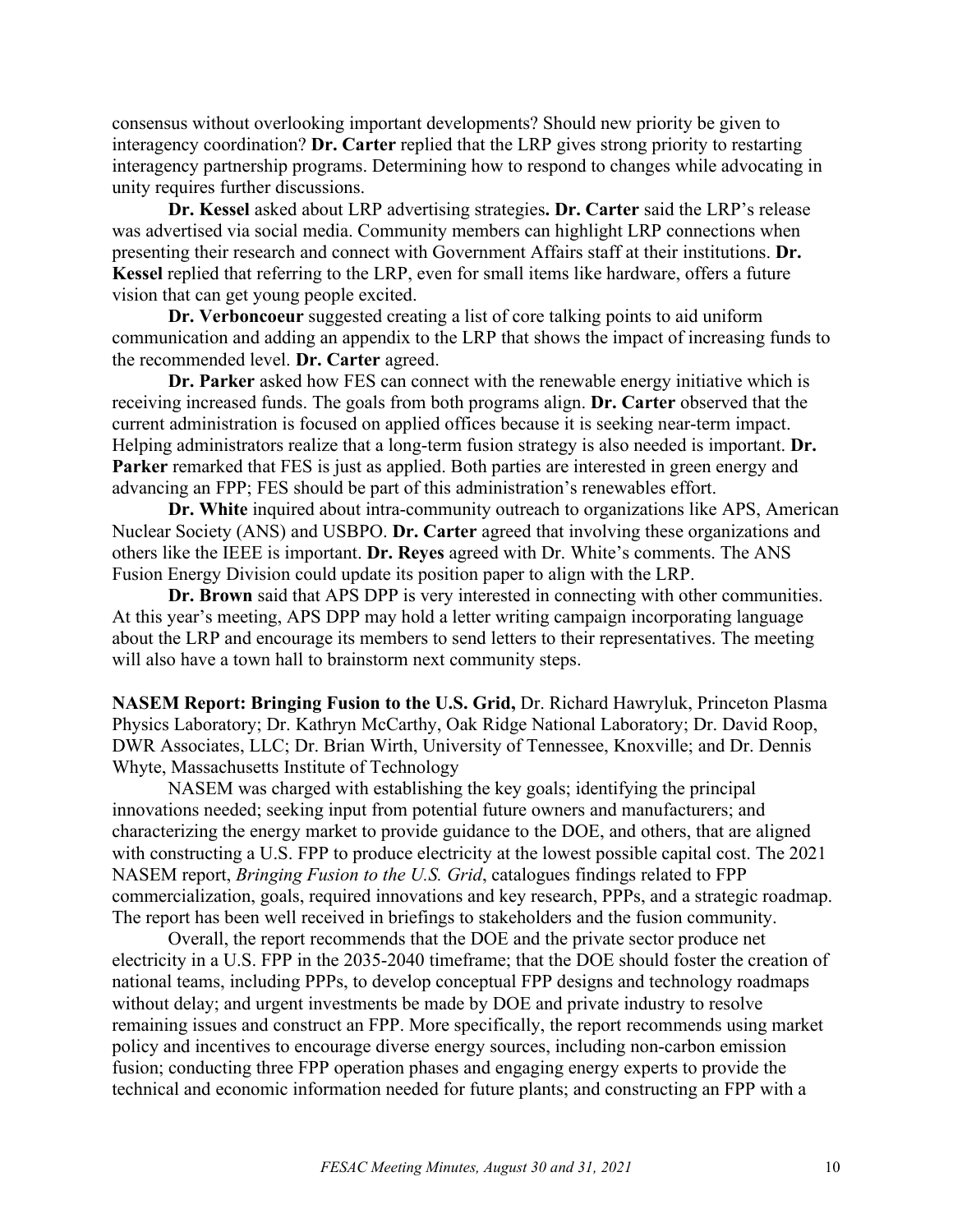generating power of  $>50$ MWe and an operation life of  $\geq 40$  years for  $\leq$  5-6B. Additional report recommendations address innovations in fusion confinement concepts and technology to extract fusion power and close the fusion fuel cycle; the role of modeling and simulation; DOE support for new projects, including linear devices for testing plasma facing components (PFCs) and a non-plasma flux testing platform; the low technology readiness level (TRL) of many FPP elements; diversity, equity and inclusion (DEI); industry access to experts at labs and universities; access to ITER information; and DOE expansion of PPP programs. The FPP technology roadmap outlines a bold but achievable timetable to be enacted by national design teams. The U.S. can either take the lead in this technology or let other countries take the lead.

#### **Discussion**

**Dr. Parker** suggested that FESAC make a recommendation on the NASEM report, since it recommends FPP actions and a timeline with more urgency than do the CPP or LRP.

**Dr. Parker** inquired how the 50MWe at a total cost of \$5-6B figures were determined. **Dr. Hawryluk** explained that the FPP need not be economically attractive. Rather, for lowest possible cost, it must provide the information needed to build a commercial plant that will be economically attractive. **Dr. Sunn Pedersen** expanded on this topic, asking why the figure of merit is not the cost of the produced electricity. Why not build a \$10B FPP that can provide 5-10 times as much energy? **Dr. Hawryluk** relayed that many U.S. utilities have modest capitalizations. Asking them to build systems >\$5B puts them under financial strain. The fission industry also faces this issue, and few corporations are able to build fission plants. **Dr. Whyte** added that the \$5B figure is a reflection of the U.S. marketplace; even that figure is risky for utilities. **Dr. Hawryluk** commented that other countries with state-produced electricity or larger corporations may have different optimizations.

**Dr. Maingi** asked about strategies for reducing the risk in core edge integration in the NASEM timeline. **Dr. Wirth** conceded that while the timeline does not explicitly call out intermediate facilities, it does not exclude them. Many research innovations are needed, and their technological solutions must be demonstrated. To have serious progress, construction projects are needed. EXCITE should be designed now as a risk mitigation strategy.

**Dr. Walker** inquired about FPP security and citizenship considerations. **Dr. Hawryluk** stated that U.S. MFE has been traditionally open since 1958, and certain technologies like tritium will need export control. **Dr. Whyte** added that large portions of the FPP may be executed through PPPs and will require attention to intellectual property (IP) concerns in addition to commercial and national information security considerations.

**Dr. Humrickhouse** observed that funding may increase over a 2-5-year timescale. Given the report's urgency, what is the compatibility of the funding profile with the recommended timeline? **Dr. Hawryluk** advised focusing on actions like creating design teams and determining how to work together efficiently, how to leverage consensus and how to take advantage of PPPs. **Dr. Whyte** noted that FES's situation is not identical to prior P5 conditions. Having compelling PPPs in place will bring new resources to the table while preparing for commercialization.

**Dr. Terry** asked how far into the LRP unconstrained budget scenario this effort goes. If the budget increases in a few years, as seen with P5, which projects should be done now and which ones later? **Dr. Hawryluk** commented that this project probably falls in the unconstrained scenario. However, it is difficult to make a one-to-one comparison. The LRP covered many topics that were beyond NASEM's mandate and did not explicitly leverage financial resources from PPPs. While it is clear funding is needed, there is no financial plan. The technology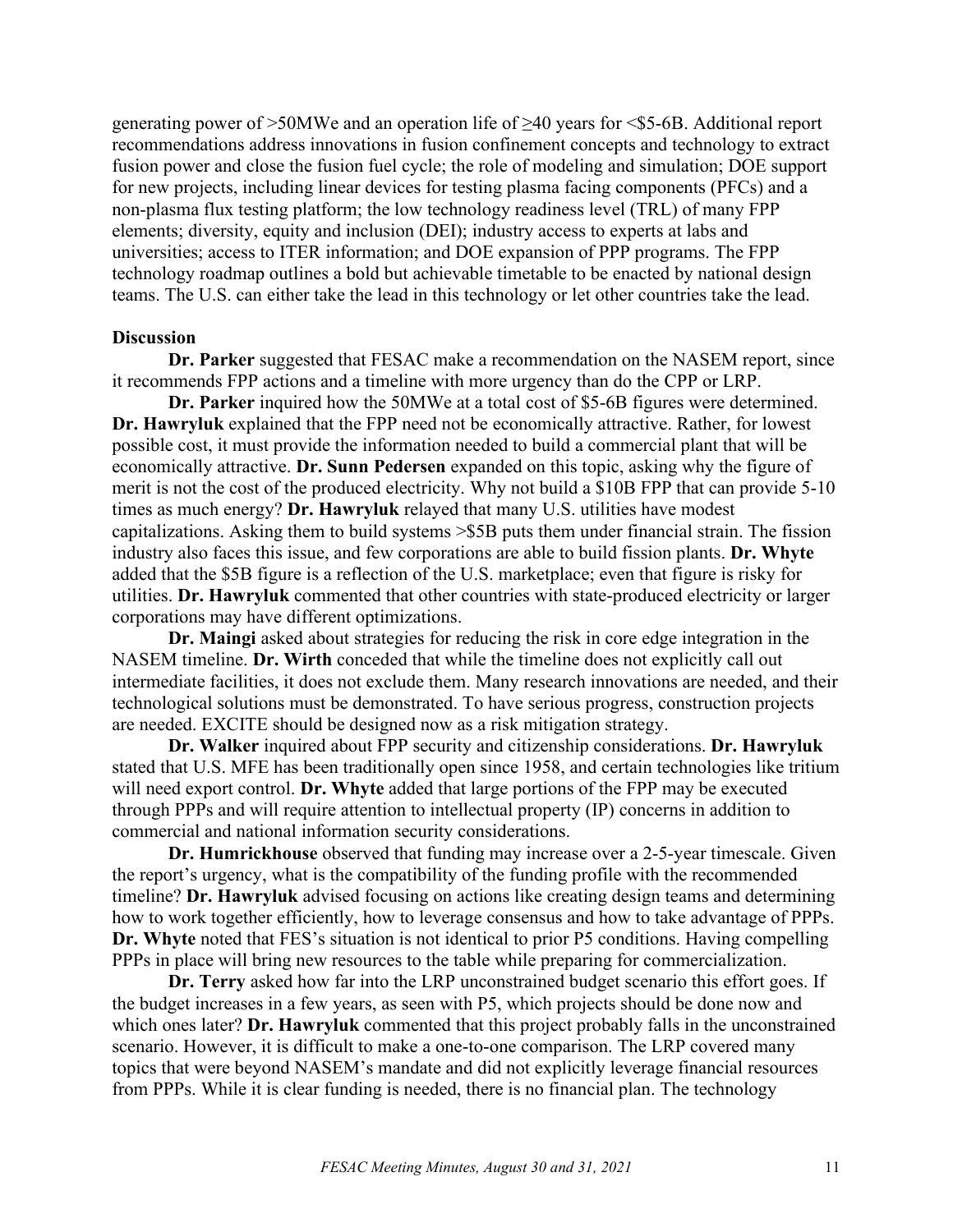roadmaps developed by different national teams will be key in defining this depending on the concepts.

**Dr. White** inquired if FNPS and EXCITE fall under the report's recommendation of methods to rapidly advance TRLs. **Dr. Hawryluk** stated the report recommended FPNS for testing material properties. The tokamak community will need to determine if EXCITE is needed. **Dr. Whyte** suggested that these projects are possible targets for PPPs. To generate a technology roadmap, national teams will be necessary; multiple teams advocating for a needed technology will add urgency and clarity to next steps.

**Dr. Reyes** questioned whether coordinated leadership across the national teams will be needed to set priorities, track milestones and maintain good community communication. **Dr. Hawryluk** agreed that a stellarator team would need management, but tokamak and IFE teams would be independent. If all teams are managed in a combined way, the effort may turn into a program, rather than operate as projects that move towards a conceptual design. **Dr. Whyte**  added that the private sector has different standards and practices that must be discussed.

**Dr. Maingi** asked if the FPP will be able to learn about tritium plant capabilities from ITER given its scheduled deuterium-tritium (D-T) operation in 2035+. **Dr. McCarthy** remarked that all information obtained between first plasma and D-T operations will be transmitted to the FPP. The FPP has an aggressive schedule, but ITER was designed to reduce risk.

**Dr. Maingi** asked about free flow of ITER information regarding Test Blanket Modules (TBMs). **Dr. McCarthy** stated that the U.S. is not currently participating in the TBMs, although the U.S. reserves the right to do so.

Commenting on overlap between the LRP's and the NASEM report's recommendation to assemble design teams, **Dr. Maingi** asked what NASEM's estimate was for such a fully resourced effort. **Dr. Hawryluk** relayed that budgets and priorities were not discussed due to limited time. **Dr. Wirth** said that the report was concept agnostic, and therefore there are no specific recommendations about projects like EXCITE. The report does highlight the need to assemble national design teams and address 2-4 concepts to start laying out the technology roadmap that will ultimately lead to FPP construction.

### **Taming Plasmas and Controlling Laser Beams for Grand Challenge Applications,**  Dr. Dustin Froula, University of Rochester

The University of Rochester's (Rochester's) Laboratory for Laser Energetics (LLE) operates the world's largest lasers in an academic setting and consists of the OMEGA, OMEGA Extended Performance (EP) Optical Parametric Amplifier Line (OPAL) and Multi-TeraWatt (MTW) lasers and facilities. The Fourth generation Laser for Ultrabroadband eXperiments (FLUX) is scheduled for first light in 2023, and OMEGA EP OPAL is under construction. The Omega lasers support a national user program where >60 participating institutions participate in 60% of the experiments. The Plasma & Ultrafast Laser Science & Engineering (PULSE) Division at Rochester is a center for laser-plasma physics, technology, education and collaboration.

Laser-plasma instabilities (LPIs) remain one of the greatest obstacles to using high-power lasers in grand challenge applications. Thomson scattering enables decoupling of hydrodynamic uncertainties from LPI physics, allowing measurement of plasma conditions and opening the design space for applications. Technologies that control laser beams, such as third-harmonic frequency generation, chirped-pulse amplification, smoothing by spectral dispersion and spatiotemporal control of laser intensity, also have advanced applications. More recently, Raman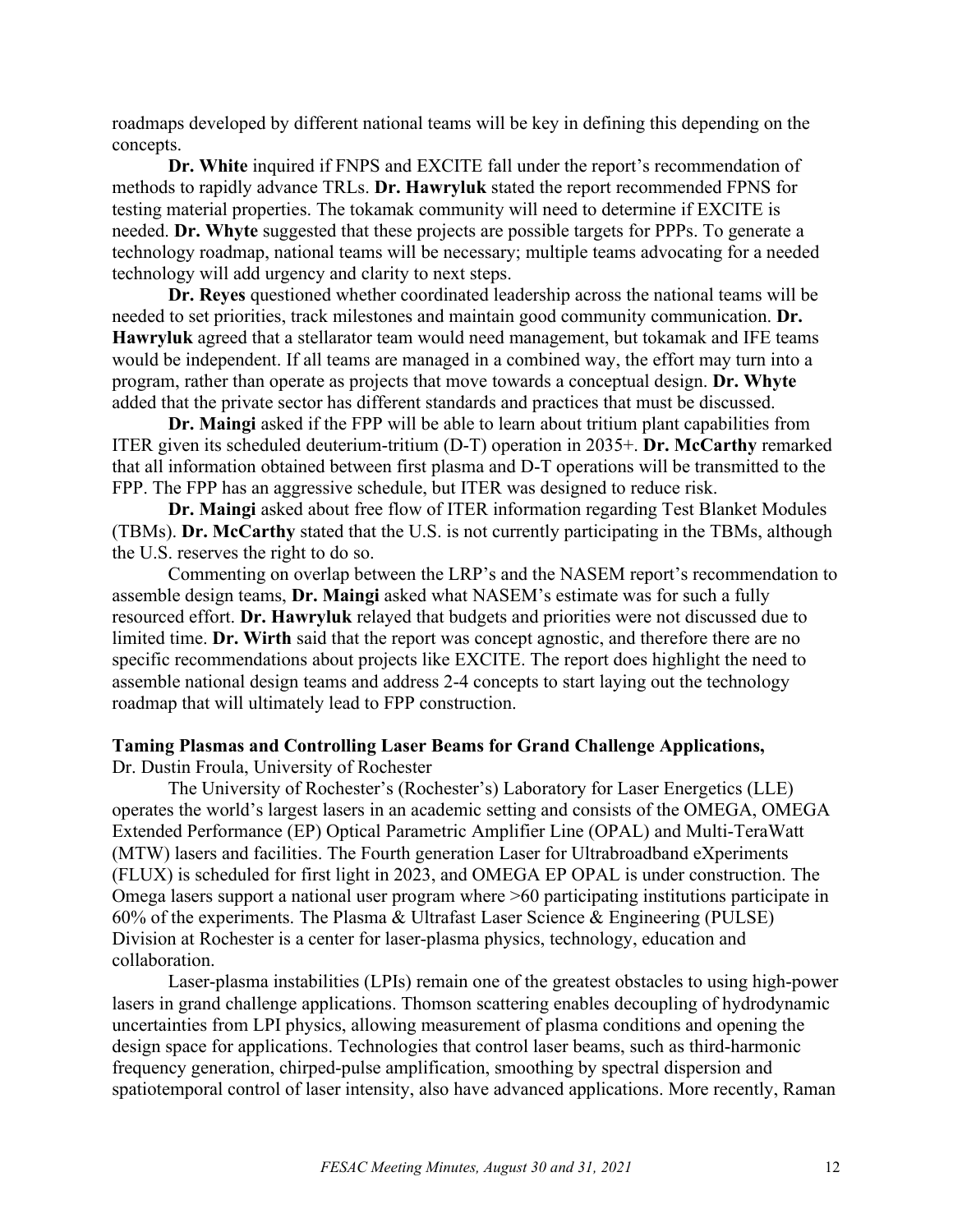Amplification has the potential to achieve intensities above  $10^{24}$ W/cm<sup>2</sup>, presenting opportunities to study quantum electrodynamics (QED). A multidisciplinary team has proposed a hightemperature amplifier to improve laser beam propagation; this proof-of-principle system would demonstrate energy transfer efficiencies  $>30\%$ , intensity gains  $>10$ , and output intensities  $>100x$ the pump intensity. Fourth generation inertial confinement fusion (ICF) lasers must mitigate LPIs to achieve high-yield implosions. A series of Thomson scattering experiments have developed predictive models for ICF designs, and high-bandwidth lasers provide a path for expanding the ICF design space. FLUX will use the OMEGA LPI Platform to validate bandwidth modeling; if successful, FLUX will lead to the design for an upgraded OMEGA FLUX-60 with ultra-wide bandwidth ultra-violet (UV) tripling. Dephasingless Laser Wakefield Acceleration, through spatiotemporal pulse shaping, offers the opportunity to accelerate electrons to TeV energies in few-meter single-stage plasma without the need for a guiding structure. Finally, improved sources for high-energy density (HED) measurements with ultrashort pulse lasers will provide time resolution for access to novel physics. Nonlinear Thomson "Compton" scattering has the potential to produce high-energy photon beams from high-power lasers while spatiotemporal pulse shaping can control the ponderomotive force, significantly improving the power scattered, the scattered photon energies and the scattered emittance.

## **Discussion**

**Dr. Carter** requested more information about Raman Amplification and the route to the nonlinear QED regime. **Dr. Froula** observed that Raman Amplification physics is understood but achieving laser propagation is challenging. Additional time will be needed to scale systems up to 100 PW. Researchers may be closer to QED, because high-power lasers are coming online and can be coupled to flying focus and spatiotemporal controls. A recent paper shows how advanced light sources can lower the thresholds for QED processes without requiring traditionally high intensities. QED may be possible on near term lasers or on existing lasers.

**Dr. Terry** asked about validation of codes. **Dr. Froula** explained that laser plasma stability codes have been evolving over 20 years. It took ten years to get ignition with indirect drive through tuning the cross-beam energy transfer. Today, the models in the integrated codes are very good, but there are challenges in deciphering either the LPI physics or the hydrodynamic plasma conditions. Work from the last ten years suggests it is the hydrodynamic part, though the two are interconnected. This is a reason to move forward with bandwidth. The bandwidth is expected to behave as predicted but designing a laser has taken a long time. The lab is also measuring electron distribution functions over many orders of magnitude for heat flux and is developing new models.

**Dr. Hansen** asked about benchmarking plasma science predictive modeling needed for an FPP. **Dr. Froula** commented that this challenging fundamental work requires tying the macroscopic plasma conditions across millimeter scales to the microscopic electron distribution functions and understanding how they interact with LPIs and heat transport. His lab is adding magnetic fields and hopes to measure the fields as a function of time to better understand how the plasma is moving the fields around. Additionally, the lab is examining how the electron distribution functions affect atomic physics.

**Public Reusable Research (PuRe) Data Resources**, Dr. Michael Cooke, Senior Technical Advisor, Office of the Deputy Director for Science Programs.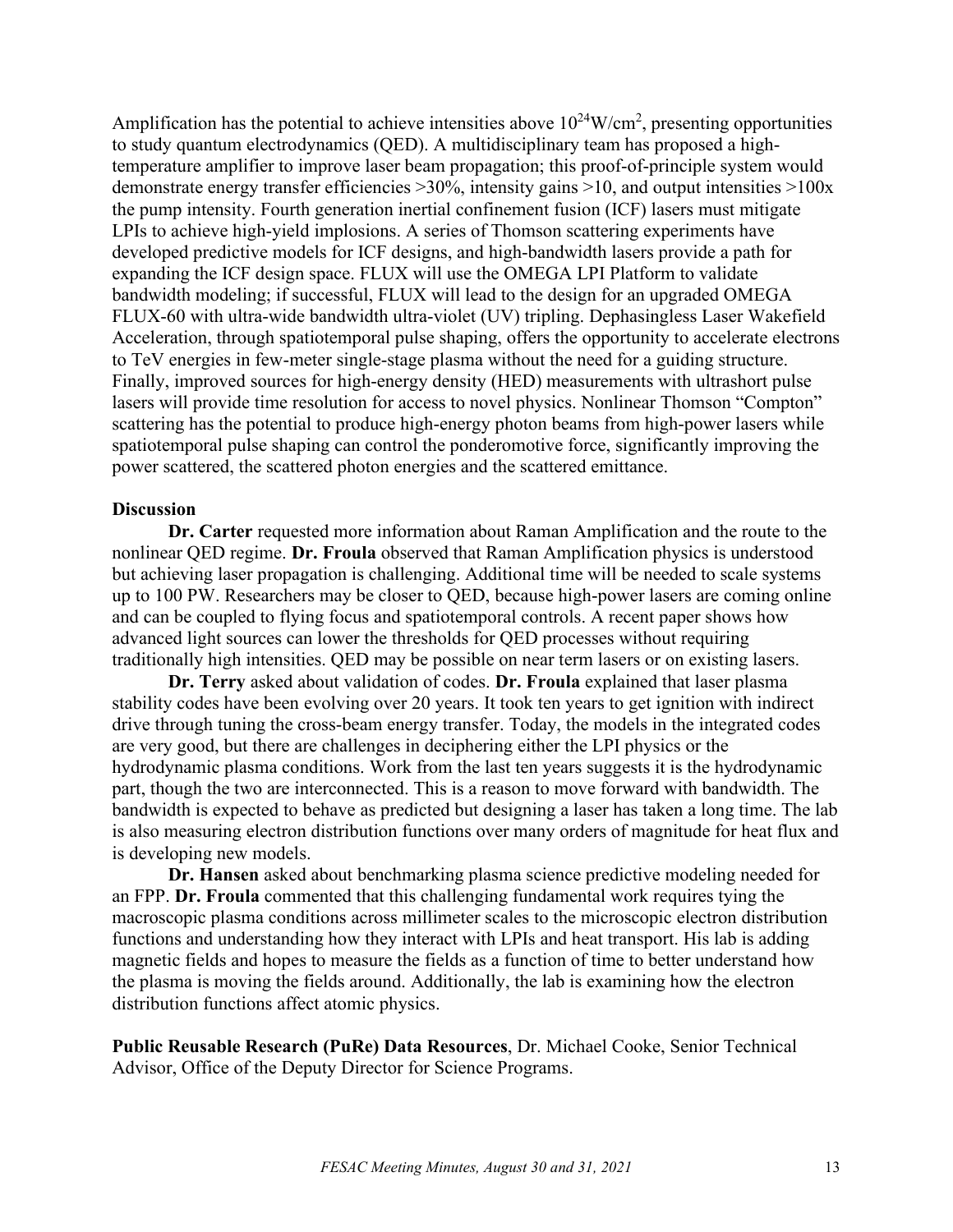Community Data Sets, along with Research Funding and User Facilities, comprise the three pillars of the DOE SC Community Research Enterprise. The Public Reusable Research (PuRe) Data Resources effort consists of data repositories, knowledge bases, analysis platforms and other activities that aim to make data publicly available. To qualify, PuRe data resources must receive sustained funding from an SC program; be considered an authoritative provider of data or capabilities in its subject area; be publicly available and use digital object identifiers (DOIs); and be recognized for strategic impact on the SC mission. Additionally, PuRe data sources should have or strive towards providing a plan for long-term sustainability; clear user guidance; metadata; and mechanisms for curation, quality assurance and tracking data provenance. Designating PuRe Data Resources benefits the SC's ability to articulate the products of its investments; preserve records; and facilitate science by making data findable, accessible, interoperable and reusable (FAIR).

To attain a PuRe designation, candidate resources provide a data management plan and a metrics and science highlights collection plan along with assurance of management buy-in to their program office. The program office generates an oversight plan with peer review. The SC Working Group on Digital Data reviews all these documents and makes an official recommendation to the program's associate director. Data sets from the Atmospheric Radiation Measurement Data Center, Joint Genome Institute, Materials Project, National Nuclear Data Center, Particle Data Group, and Systems Biology Knowledgebase are the initial recipients of the PuRe Data Resource designation.

The Office of Scientific and Technical Information (OSTI) Resources platform also enables open science and houses DOE-funded research and development (R&D) results. All R&D results, researchers and pilot projects are documented with searchable persistent identifiers.

Data management plans (DMPs) are required by and reviewed as a part of the overall SC research proposal merit review process. Proposals may request funding to implement a DMP.

#### **Discussion**

**Dr. Verboncoeur** asked about links between OSTI and similar resources created by professional societies that show citation trees. **Dr. Cooke** responded that OSTI uses DOIs to allow researchers to reference and track data use, that the network allows for research contribution recognitions and career support, and that OSTI houses tools for creating links.

**Dr. Matthews** remarked that fusion/plasma sciences do not yet have a PuRe Data Resource designation. **Dr. Cooke** replied that while the fusion community does not have a designation at this time, there are efforts that could be candidates. SC is working to identify and create more designations and can assist with the designation process. The SC aspires to attain FAIR principles and other desirable characteristics for PuRe Data Resources, but these are not necessarily upfront requirements.

### **Recent Inertial Confinement Fusion Results from the National Ignition Facility,**

Dr. Mark Herrmann, Deputy Program Director for Fundamental Weapons Physics

The August 8, 2021 shot on NIF, experiment N210808, yielded 1.35MJ and marks a significant advance in ICF research. This is the first shot to achieve a capsule gain of  $\sim 5+/E_{abs}$  $\sim$ 230kJ (yield/absorbed energy). Nuclear data show high ion temperature, short burn width and increased volume. X-ray diagnostics also reveal larger size and higher temperature. All data are consistent with self-heating and burn propagating into the ice.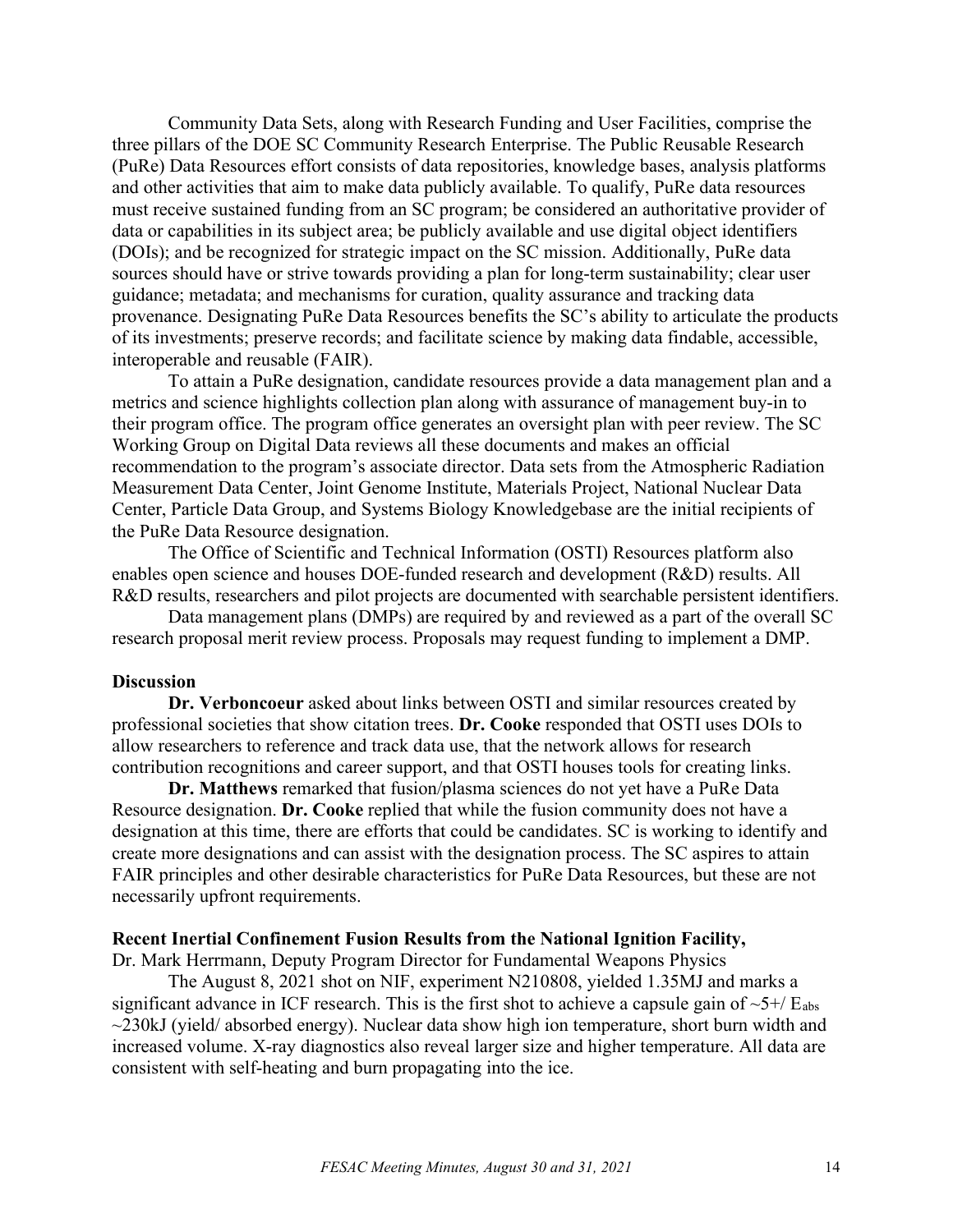NIF is working to create the hottest, most dense and biggest mass of D-T possible by improving compression and energy coupling. Fall 2020 and early spring 2021 experiments improved compression significantly, and initial assessment suggests that N210808 closed much of the ignition gap to burn propagation, with results surpassing simulated yields. Several advances in target designs, diagnostics targets and the NIF laser have led to these results. Repeat experiments are planned for October-November 2021. The longer-term goal is to further increase yield to create even more extreme environments for stewardship applications.

#### **Discussion**

**Dr. Hansen** inquired about improving ignition metrics, characterizing materials damage and the 1-D clean yield. **Dr. Hermann** replied that identifying the key parameters for ignition will take time. However, the simulations redeemed themselves, providing the opportunity for bolder explorations. The facility obtained a lot of information about harsh environments, and there is a lot to understand. The 1-D clean calculation was  $6x10^{17}$  and is very sensitive to  $\rho R$ .

**Dr. Rej** dismissed the meeting for the day at 5:30 p.m.

## **Tuesday, August 31, 2021**

**Dr. Rej** convened the meeting at 11:02 a.m.

## **HEP Program Overview and Organization and Operations of the Large Hadron Collider**

**Experiments**, Dr. James Siegrist, Associate Director of Science for High Energy Physics The 2014 HEP P5 report guides U.S. agency investments in particle physics. The Large Hadron Collider (LHC) at the European Organization for Nuclear Research (CERN) is vital to achieving P5's vision. DOE participates in the Compact Muon Solenoid (CMS) and A Toroidal LHC ApparatuS (ATLAS) experiments at the LHC. CERN's model for hosting the LHC separates infrastructural governance (Host Lab or Facility) via the CERN Council from that of experiments, which are flexibly mediated through MOUs. The Council is run by 23 Member States and is the highest governing authority of the CERN Organization. The Council defines strategic programs, sets annual goals, reviews expenditures, and adopts CERN's annual budget. Under this model, the Host Lab is responsible for  $\sim$ 75% of facility construction or upgrade costs while the remaining  $\sim$ 25% is contributed by non-Member States via international cooperative agreements, including the fraction contributed by DOE. In contrast,  $\sim$ 75% of experiments' costs are secured through international partnerships and  $\sim$ 25% by the Host Lab. The Council is assisted by the Scientific Policy Committee (SPC) and Finance Committee (FC). The CERN Director-General, appointed by the Council, manages CERN Laboratory.

From CERN's perspective, experiments are composed of international collaborators and are not a legal entity, nor are they owned by the Host Lab. The Host Lab does, however, maintain oversight through the LHC Resources Review Board (RRB) and provides services, such as electricity and office space. Collaborators must also abide by Host Lab rules. An Executive Committee, consisting of the experiment's Spokesperson, Resource and Technical Coordinators and the Chair of the Institutional Board (IB), directs experimental execution. The IB is a policy and decision-making body of the Collaboration. Additional committees/groups assist CERN and the LHC experiments in program planning, including the LHC experiments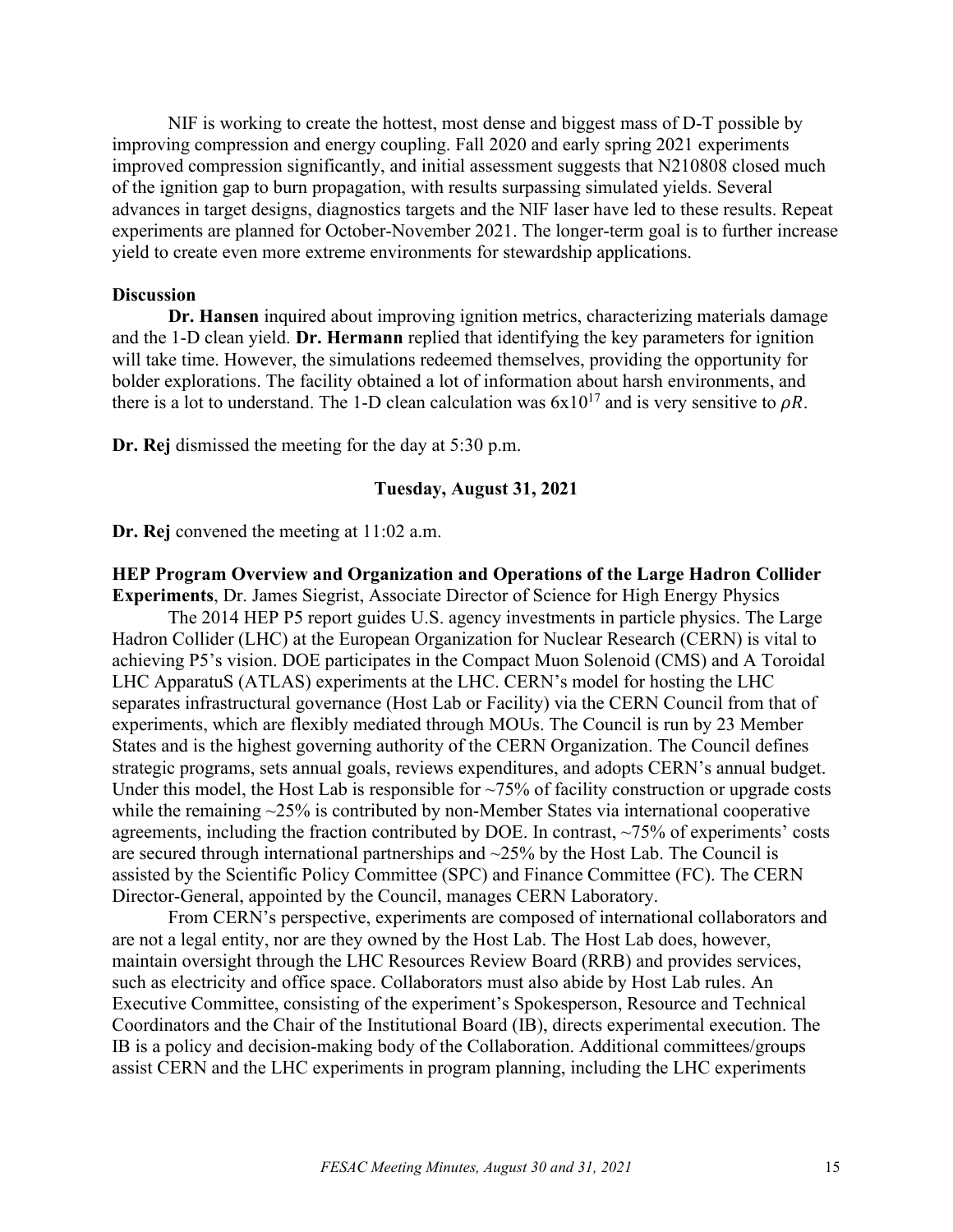Committee (LHCC), the Maintenance and Operations (M&O) Resources Scrutiny Group and the Computing Resources Scrutiny Group.

CERN's experimental phases correspond to DOE's CD System. Groups of interest form for project systems and subsystems, each with their own internal organization. A multilateral MOU, prepared through a bottom-up process, relies on a matrix (tabular) structure to record all deliverables. The Host Lab is an MOU signatory with each partner. This MOU approach has been successful for the installation and commissioning of the CMS and ATLAS detectors.

DOE supports LHC research though the HEP research program. Detector operations are nationally coordinated through the U.S. ATLAS and CMS Operations program, jointly run by DOE and NSF. Program scope is funded separately by each agency. Overall, U.S. funds are directed to three areas: Operations Program Management, Detector M&O and Software & Computing. Notably, while project and operations tend to be nationally coordinated, physics research is coordinated directly with the international collaboration. U.S. CMS and U.S. ATLAS each have dedicated facilities at DOE laboratories to advance a cohesive research effort by the U.S. universities and labs.

### **Discussion**

**Dr. Rej** asked if the ITER and LHC international partnership models are learning from each other. **Dr. Siegrist** said some aspects of the CERN model could likely be mapped onto ITER's future, such as an international approach for core research. Shift work to cover basic operations will likely be necessary as will coordinated access to diagnostic probes and data reduction through a computing system.

**Dr. Carter** asked about coordination among domestic agencies for solicitations. **Dr. Siegrist** said agencies may coordinate joint solicitations but more often release side-by-side solicitations and then decide how to partition scope and funding. DOE and NSF commonly use this behind-the-scenes approach to fund LHC operations and construction. The process is seamless from the applicants' point of view.

**Dr. Terry** inquired about adjudication for when U.S. and international LHC priorities do not align. **Dr. Siegrist** explained that such issues are resolved through the RRB and other oversight bodies. DOE is brutally honest about U.S. team and funding capabilities. When unable to make a desired contribution, the U.S. offers an explanation and encourages other countries to step forward. Sometimes other agencies are able to accept projects with higher risk profiles.

**Dr. Kuranz** asked what steps HEP and the community took to leverage the P5 report. **Dr. Siegrist** replied that HEP encouraged the community to generate detailed plans for the LHC High Luminosity Upgrade and move towards a series of reviews. The Panel also reformulated the neutrino program effort to involve international partners following the CERN model. European collaborators have since heavily contributed.

## **Innovation Network for Fusion Energy: Past Performance, Future Plans and Lessons Learned,** Dr. Dennis Youchison, INFUSE Director Oak Ridge National Laboratory; and Dr. Ahmed Diallo, INFUSE Deputy Director, Princeton Plasma Physics Laboratory

The INFUSE program is a PPP first-of-a-kind program within SC started by FES. INFUSE was initiated due to the recent surge in private sector investment in fusion energy. The program focuses on providing streamlined access to DOE national laboratory capabilities and senior scientists. INFUSE is implemented by a point-of-contact (POC) panel with members from each participating laboratory. The panel interfaces with SC-FES, each laboratory's Strategic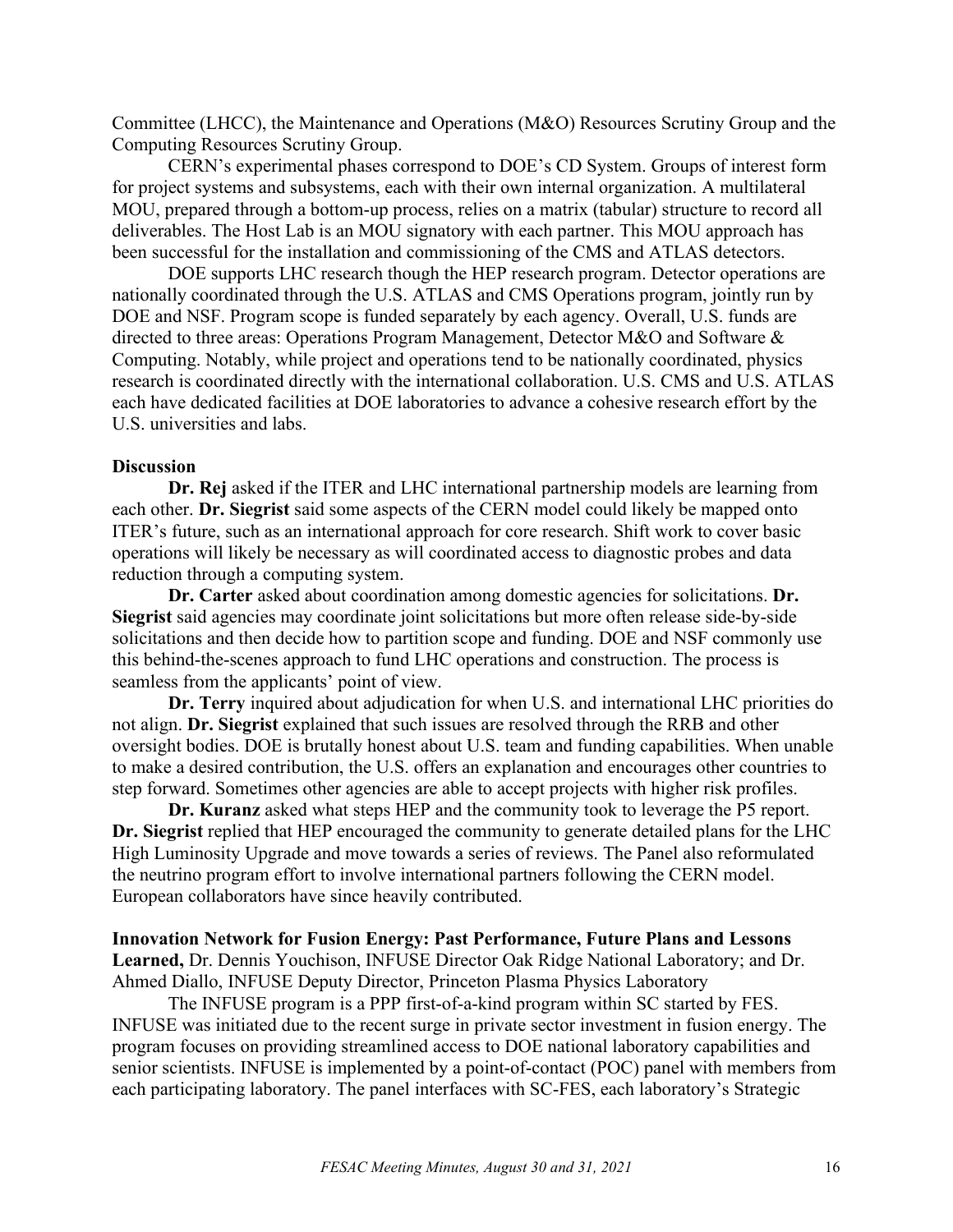Partnership Projects (SPP) office, the DOE site office, company primary investigators (PIs) and chief executive officers (CEOs, and lab PIs. Two Request for Assistance (RFA) calls are issued per year. The panel organizes the merit review process with input provided to FES for final selection. Upon selection, requestors must accept one of two standardized Cooperative Research and Develop Agreements (CRADAs) and provide the required 20% cost-share.

Since its 2019 pilot year, INFUSE has funded a total of 40 projects involving nine national laboratories as well as PPPL and 17 U.S. companies from nine states at a value of  $\sim$ \$9.9M, with  $\sim$ \$7.8M contributed by the DOE. Overall, two awards have been issued in Magnetic Fusion Experimental Capabilities, three in Plasma Diagnostics, ten in Materials Science, ten in Enabling Technologies including magnets, and 15 in Theory and Simulation. There is a  $\sim$ 50% average proposal success rate across all cycles with awards to a diverse portfolio of companies.

Two INFUSE workshops have been held to provide feedback. Several lessons have been learned, addressing navigation of the U.S. government by outside parties, eligibility issues and cost sharing, the field work proposal (FWP) cycle, the limited bandwidth of senior scientists at participating laboratories, conflict of interest mitigations and the INFUSE POCs, CRADA processing and amendments, and INFUSE supplementals. Universities will be eligible for participation in FY2022. FES is actively exploring involvement of other state- or universityfunded labs in INFUSE and creating additional PPP programs for engaging industry directly via milestone-driven programs and larger FOAs.

## **Discussion**

**Dr. Ma** invited comment about the testing of risky ideas via INFUSE and whether risk is being encouraged by the program. **Dr. Youchison** remarked that there has been good diversity in awards for topics and company sizes. The program has entertained IFE and MFE projects and supported small businesses. Applications with milestones, venture capital and a business plan, and that need DOE assistance generally perform well.

**Dr. Carter** requested that FESAC be briefed about future FES PPP plans. He suggested that INFUSE consider allowing postdocs to conduct work, as senior scientists have limited bandwidth.

**Dr. Maingi** asked what changes will make this program most valuable to industry. **Dr. Youchison** deferred to an earlier presentation of potential FES PPP programs to benefit industries. The national laboratories are not service organizations. INFUSE requires that 25% of any project's time goes to a senior staff lab member. FES must decide whether the requirements should be changed, and FESAC might consider making a recommendation. Regardless of changes, INFUSE would still expect senior scientist involvement at some level. **Dr. Maingi** agreed. Senior scientist involvement is critical but having them guide others through the work is often the most cost-effective approach.

**Dr. Brown** asked about possible procedures for creating university POCs. **Dr. Diallo** said various models are being considered. One approach is to create a panel of select universities, taking industry feedback into account, to coordinate discussion with all university participants. Additionally, INFUSE is leveraging ARPA-E's expertise, which may become another point of entry for industry.

**Dr. Rej** dismissed the meeting for lunch at 12:45 p.m. and reconvened at 2:00 p.m.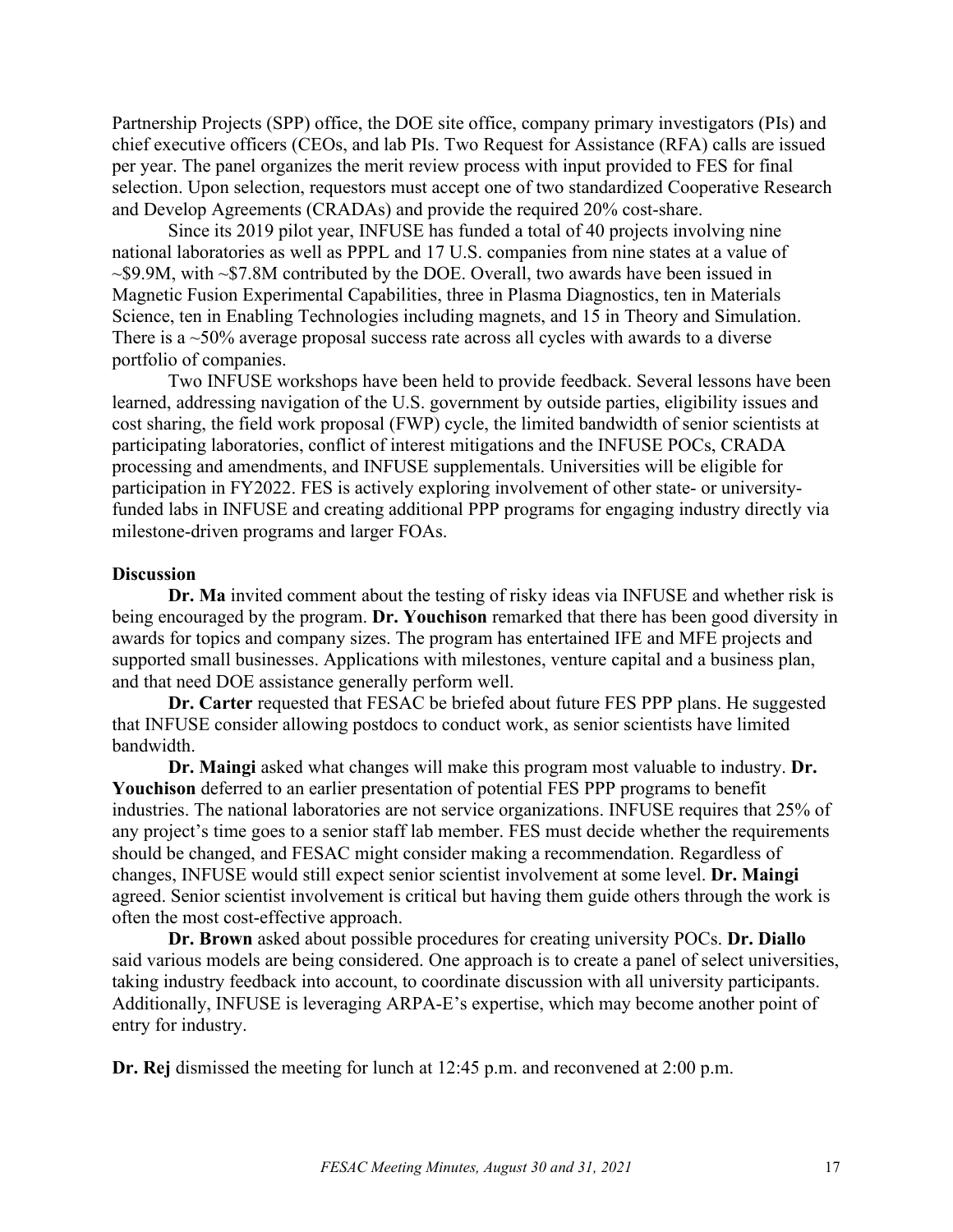**Status of U.S. ITER,** Dr. Kathryn McCarthy, Associate Laboratory Director for the Fusion and Fission Energy and Science Directorate, Oak Ridge National Laboratory

The ITER project is ~78% complete for First Plasma site construction and components. Tokamak assembly began in May 2020. The cryostat base and cryostat lower cylinder were installed, the first magnet was installed in the tokamak pit and the first vacuum vessel sector successfully docked. Toroidal field coils were installed for sector assembly in August 2021. Central Solenoid (CS) Module 1 will arrive at the ITER facility on ~September 9, 2021. CS 2 is currently at the Port of Houston after extra transit precautions were taken due to Hurricane Ida.

The U.S. contributes a total of 9% to ITER's hardware construction costs but has access to 100% of the project's scientific discoveries. Hardware delivery by the U.S. ITER Project is divided into two subprojects: SP-1 includes design of all hardware and delivery of hardware for first plasma; and SP-2 includes delivery of the remaining hardware. SP-1 was baselined in 2017. Appropriations for hardware were lower than the baseline early on, but higher in recent years. However, there is a cumulative deficit of \$97M relative to the baseline figure. Thus, priority has been given to hardware needed for first plasma. With the larger appropriations, activities that were put on hold have restarted. Finished U.S. hardware projects include the toroidal field coil conductor (U.S. share 8%) and the steady state electrical network (U.S. share 75%). Hardware projects in fabrication include the vacuum system roughing pumps, tokamak cooling water system, central solenoid, electron cyclotron heating transmission lines, and instrumentation and controls. Prototypes in fabrication include diagnostics (U.S. share 14%) and ion cyclotron heating transmission lines. A disruption mitigation system is in design. DOE will supply a full construction baseline report for SP-1 and SP-2 to Congress in December 2022.

Most ITER funding remains in the U.S., and as of June 2021, ~\$1.3B has been awarded to U.S. industry, universities and obligated to DOE national laboratories in 46 states as well as the District of Columbia. ITER is creating a transparent, streamlined process for accessing information to support public and private development of fusion energy.

#### **Discussion**

**Dr. Reyes** asked if the U.S. participates in the development of plans for installation, testing and commissioning of the hardware once it is in France. **Dr. McCarthy** explained that the U.S. is obligated to deliver hardware but is not typically involved in assembly. The IO determines whether an associated operating manual or other information is required.

**Dr. Carter** inquired about the timeline and vision for the ITER Research Team. **Dr. McCarthy** relayed that those discussions are underway; operations teams will likely be involved at later stages of installation and/or for commissioning. Other discussions address the need for a control room simulator. Tax laws must be addressed if the U.S. wants to second scientists to ITER, or else scientists will be limited in their stay. **Dr. Carter** asked whether secondment is preferred to having visiting scientists. **Dr. McCarthy** explained that this has not been decided and might be a combination of both.

**Dr. Maingi** asked about the simulator. **Dr. McCarthy** clarified that nuclear power plants all have control room simulators, some simple and some complex, for training operators. The IO is currently tendering bids, and the important question is what the IO's specifications will be.

**Dr. McCarthy** concluded that it is an exciting time for fusion, and coordination internationally and nationally is key.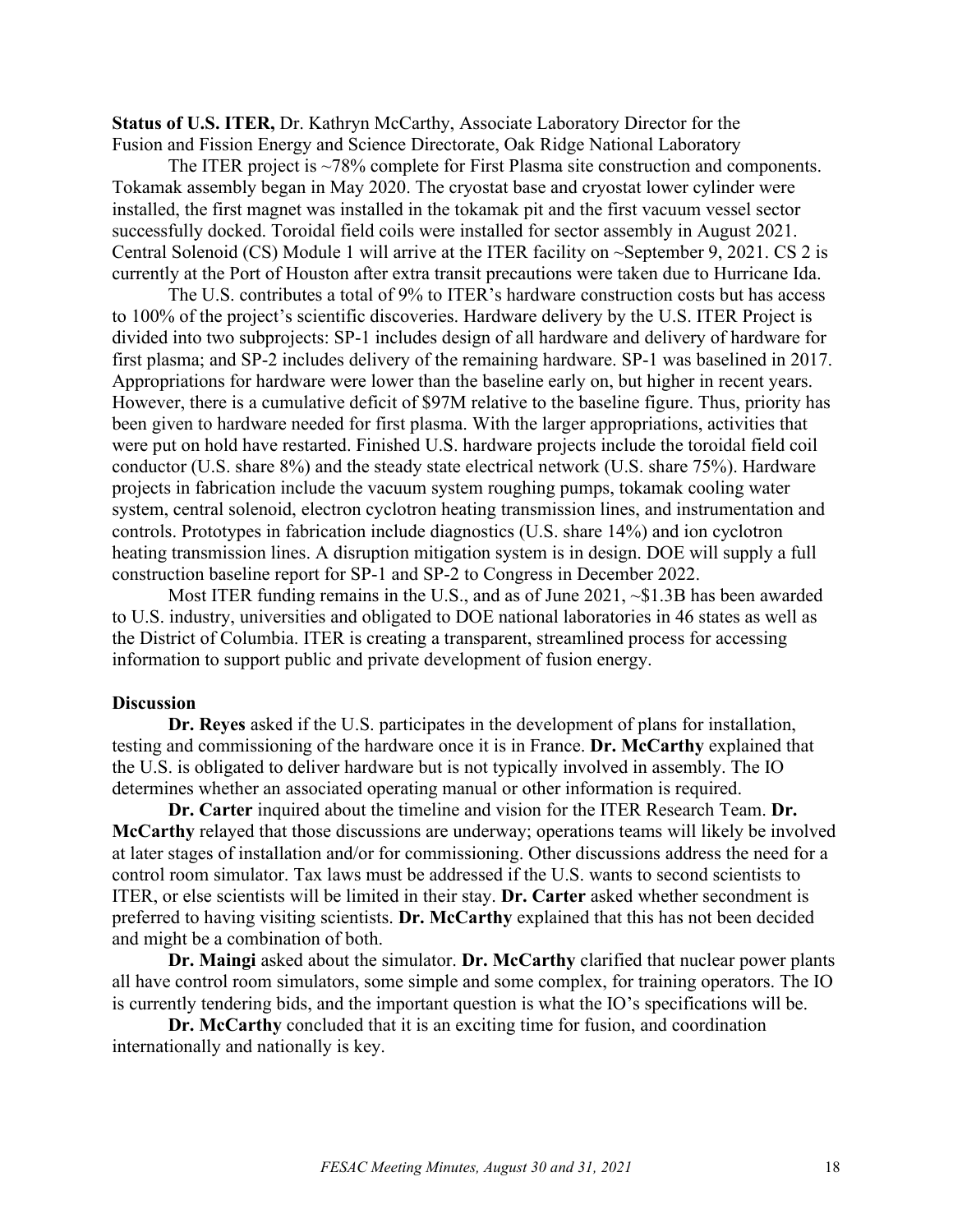**X-ray Light Sources Driven by Laser-plasma Accelerators for High Energy Density Science,** Dr. Félicie Albert, Presidential Early Career Award for Scientists and Engineers Winner, Lawrence Livermore National Laboratory

HED experiments create extreme, transient conditions of temperature and pressure that can be diagnosed with x-ray techniques. Fourth generation x-ray light sources are located at billion-dollar-scale national facilities, and laser plasma accelerators offer a compact alternative to these big machines. Laser Wakefield Acceleration (LWFA) presents novel approaches to produce x-rays with unique properties; they are broadband (keV-MeV), ultrafast (fs-ps), small in source size  $(\mu m)$ , collimated (mrad) and synchronized with the drive laser. Researchers are using large KJ-class picosecond lasers to create new platforms for generating x-rays from the selfmodulated LWFA (SMLWFA) or blowout LWFA regimes at several facilities.

Selected studies at the LLNL Titan laser show that electrons accelerated into the SMLWFA regime give rise to betatron x-rays, with optimized radiation producing the most photons at energies  $\leq 40$  keV. Compton scattering allows for increased photon flux up to  $\sim 300$ keV. However, LWFA-driven bremsstrahlung produces the most photons at MeV energies. Combining several processes allows control of x-ray flux and energy, permitting spectral tuning. Studies have also been able to reproduce a test object radiograph using an x-ray tracing code named HADES. When examining a test object with high areal density, betatron x-rays from SMLWFA improved radiography resolution. Using a blowout LWFA regime via the Linac Coherent Light Source-MEC instrument, researchers demonstrated betatron x-ray absorption spectroscopy with sub-picosecond resolution to study ultrafast non-thermal melting in  $SiO<sub>2</sub>$ . Additional experiments are exploring applications for phase contrast imaging of laser-driven shocks, micrometer-resolution imaging of hydrodynamic instabilities without motion blue and opacity in HED matter.

### **Discussion**

**Dr. Hansen** asked about source temporal behavior, how intensity scales with the driving laser energy and about monochromatic sources. **Dr. Albert** said the source duration ties directly to the laser pulse duration. Monochromatic studies are possible but not through betatron or bremsstrahlung radiation in this configuration; groups at LBNL and in China are addressing this with X-ray free-electron lasers (XFELs). Compton scattering can be used for some monochromatic sources, but the results are not as coherent as those from XFELs.

**Dr. Terry** inquired if self-modulated wave breaking becomes coherent or turbulent. **Dr. Albert** replied that it is not coherent. The timescales are likely not long enough for turbulence.

**Office of Science User Facilities: Lessons Learned from the COVID Era and Visions for the Future,** Dr. Lijuan Ruan, Co-spokesperson RHIC's STAR Experiment, Brookhaven National Laboratory

The COVID-19 pandemic directly impacted the 28 SC user facilities, causing a shift to remote operations. An SC roundtable was chartered by the Office of the Deputy Director for Science Programs, in collaboration with the Science Programs Associate Directors and Office Directors across programs to capture lessons learned and to strengthen future operations.

The roundtable was held virtually from December 2-15, 2020. The  $\sim$ 50 participants representing perspectives across all facilities were divided into six panels based on themes derived from responses to a facilities questionnaire that was circulated before the workshop: User research in virtual contexts; User research in physically distanced contexts; Facility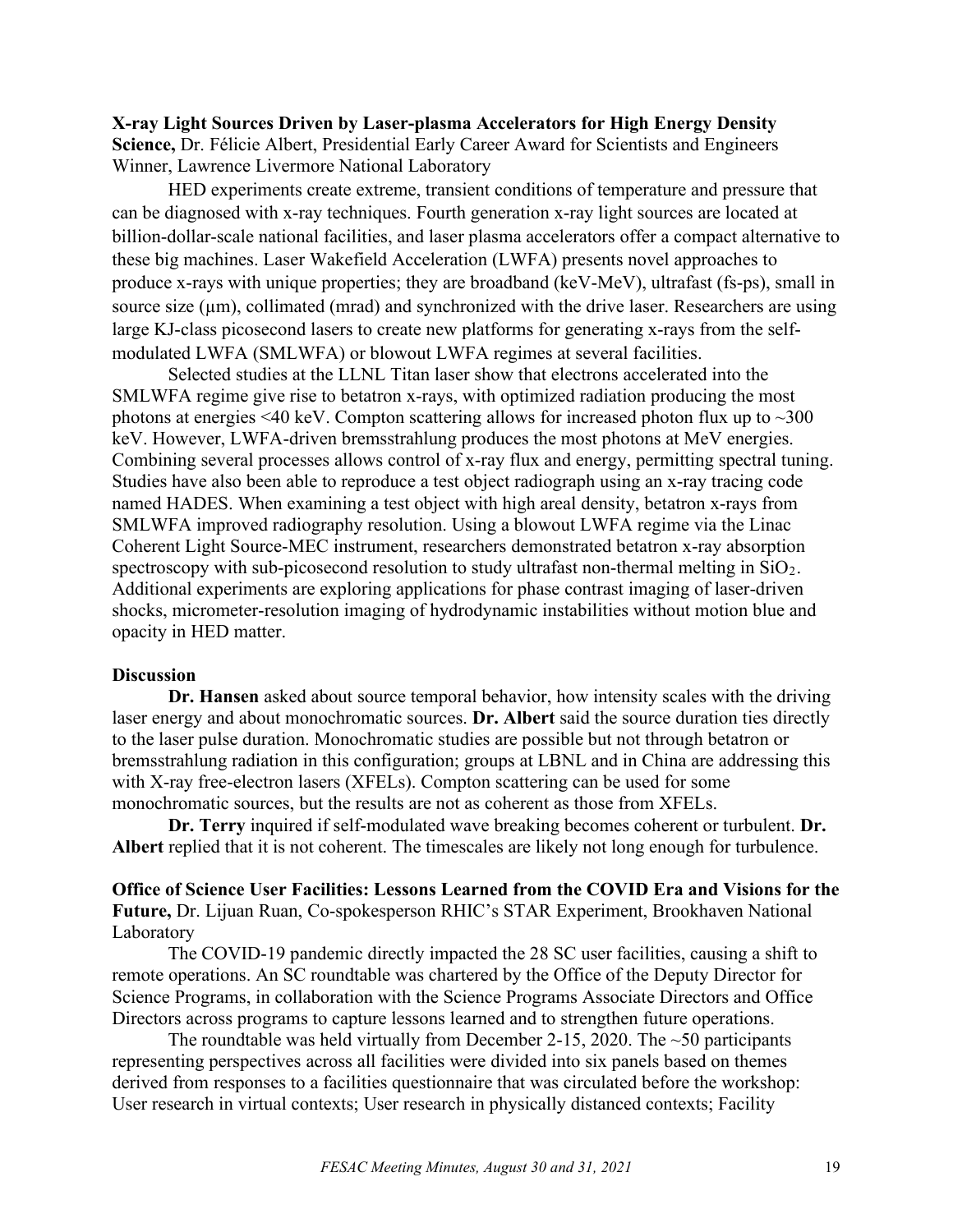operations in physically distanced or virtual contexts; User training/engagement; Computation, data and network resources; and Crosscutting Issues. A letter report was delivered in January 2021 and a full report in July 2021.

During the pandemic, most facilities switched to full or predominantly remote operations with limited onsite users and functioned under new controls. In general, facility scientific productivity has been reduced, and early career researchers and staff have been severely affected. Virtual collaboration tools have substituted for on-site presence, but gaps remain: new user training modalities have had to be implemented; user outreach has become limited in some instances; lack of onsite presence has impacted the concept of what " a user" means; highercomplexity, higher-payoff experiments have been deferred; staff have faced additional burdens; creative interactions have been hampered; the loss of community built on physical presence has put mentoring, training, workforce development and other interpersonal activities at risk; and cyber security and cyber productivity issues have emerged.

On the other hand, remote operations have removed physical location and equity constraints leading to several opportunities to share lessons learned and best practices amongst facilities; develop new tools to engage and support broader communities; federate data management tools and processes; reduce the environmental impact of travel and devote travel resources to other priorities; consider more efficient configurations for facilities and operations that confer better work/life balance; create and capture digital products from training sessions and other learning opportunities; free staff to focus on science by capitalizing on automation and virtualization; build and support more diverse and inclusive user communities and staffing paradigms; and support early career staff and users to ensure that they can succeed.

Virtual access is a double-edged sword, with costs and benefits differing for each facility. There are opportunities to capitalize on the rapid shifts necessitated by COVID-19 to move towards a new normal that might have been coming regardless.

#### **Discussion**

**Dr. Matthews** thanked Dr. Ruan and remarked that virtual meetings obviate travel. **Dr. Ruan** observed that with major conferences going remote, many people who previously lacked the funds necessary to attend are now able to present. Recordings allow people to watch sessions that they could not attend.

**Dr. Van Dam** asked about changes implemented at BNL due to the roundtable. **Dr. Ruan** said staff will likely continue working on site part-time and remotely part-time. Experimental operation modes have also changed. For the Solenoidal Tracker (STAR), two people instead of four are required in the control room, and a 24/7 zoom link has been implemented to facilitate communication between those on shift and experts. These changes will be kept going forward.

**Dr. Hansen** inquired about supporting young people. **Dr. Ruan** has personally found frequent communication helpful as well as making accommodations for students' work environment needs. Post-docs are under huge pressure. It is important to be more understanding compared with before COVID-19 because it is hard to know what is happening in individuals' lives. Students' needs must be considered on a case-by-case basis.

Concerning how much facility time was lost for user research last year, **Dr. Ruan** replied that it varies by facility. RHIC has been able to operate with minimal user impact, albeit staff have faced greater pressures. DOE deemed the RHIC mission to be critical, and users have been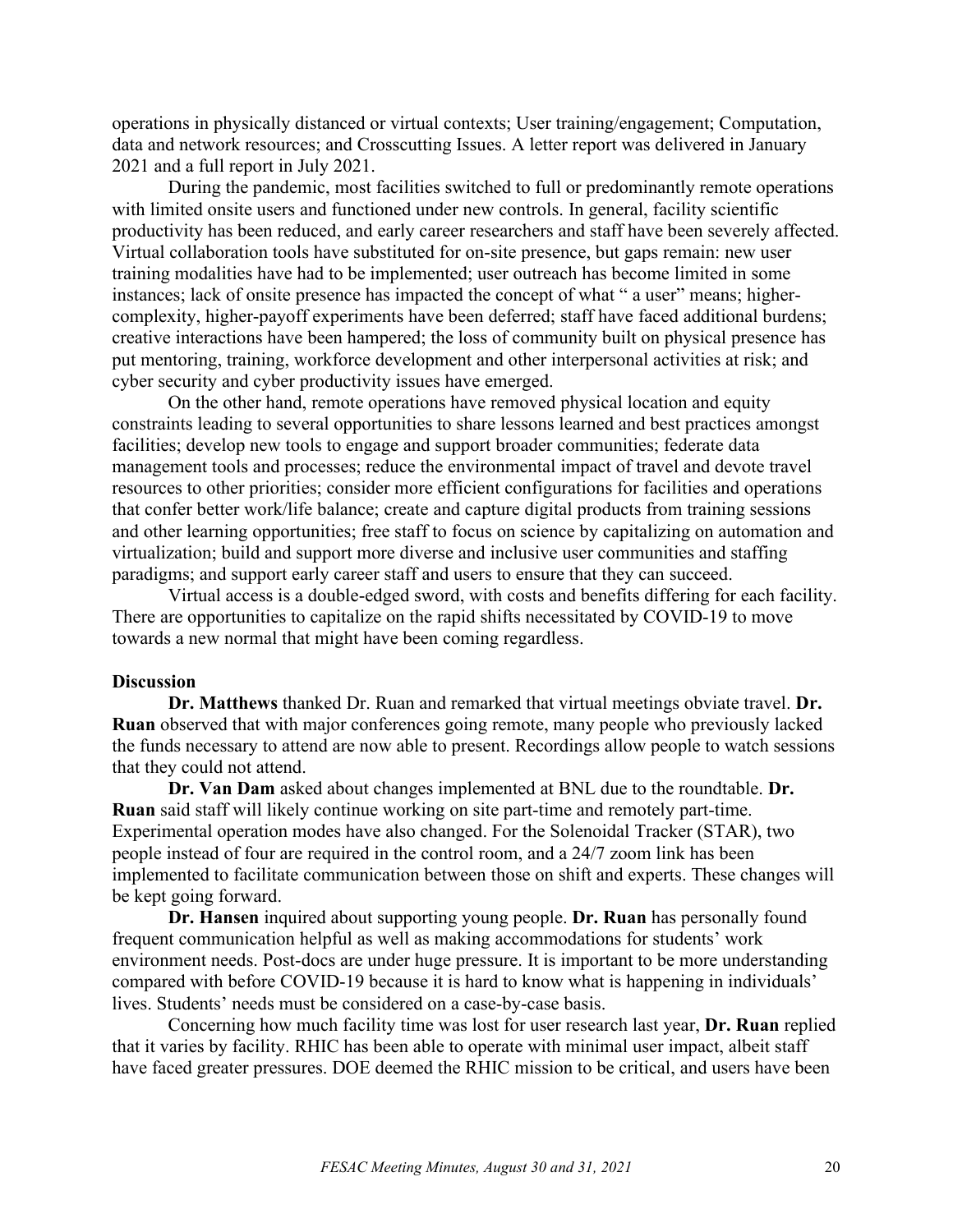able to get permission to go onsite this year. At other facilities, users have not had site access, and some studies cannot be done.

**Dr. Ma** asked about facility breakouts, DOE COVID-19 guidance and whether SC will be mandating vaccines. **Dr. Ruan** replied that each facility developed its own protocols based on guidance from DOE and the local state. Thus far, SC has not mandated vaccination. LANL has mandated the vaccine. BNL has not. **Dr. Snyder** shared that ORNL has mandated vaccinations.

**Dr. Snyder** requested more details about future facility operations. **Dr. Ruan** said COVID-19 has taught facilities how to work with users remotely. The new tools that make this process more efficient will continue to be used after COVID-19. COVID-19 has also highlighted the need to reconsider flexibility in work schedules and locations.

## **Public Comment**

**Andrew Holland** (Fusion Industry Association, FIA) stated that many of the FIA's 23 member companies, including CFS, TAE, Helion Energy and General Fusion, have made recent announcements about their fundraising, scientific results and next steps to build fusion facilities. The FIA is excited to participate in PPPs called for in the FES LRP, NASEM report and the Energy Act of 2020. However, the government is not acting with urgency. The FY2022 budget does not include funding to move towards commercial fusion energy, nor does it create the programs and partnerships called for. Rather than waiting for the OMB, DOE can begin planning for PPPs by hiring a coordinator as well as initiate a new IFE program or an alternative program as required by Congress. DOE can also expand existing PPPs to include universities. The climate crisis is getting worse, and public policy is moving fast. If U.S. fusion research programs do not evolve to meet this demand, the U.S. will be left behind by international competitors and could lose this new industry. The UK government plans to create a pilot fusion plant by 2040 and has attracted Canadian company General Fusion to build a demonstration plant via a PPP. China is investing billions of dollars, and there have already been efforts to bring FIA technology or IP to China. The FIA is working with the Fusion Energy Caucus to argue that fusion energy must be included in infrastructure legislation. The FIA has proposed \$1B in PPPs to the upcoming reconciliation infrastructure climate plan to build U.S. scientific demonstration facilities. DOE and FESAC can generate a new sense of urgency by pushing the fusion program forward. Private industry wants to work with government programs but will not wait forever. DOE should use PPPs to leverage public investment with private dollars to catalyze a new industry and to meet the goals outlined by the LRP and NASEM.

**Francois Waelbroeck** (University Fusion Association, UFA) commented that realizing a fusion pilot plant will require the joint effort of universities, the private sector and the national labs. While the UFA welcomes INFUSE's inclusion of universities, the program's exclusion of students and postdocs is a serious flaw. This exclusion asks faculty to perform tasks in a way that is incompatible with their academic responsibilities while preventing them from training future members of the fusion workforce. The result will be low participation limited to universities with non-academic research personnel. The UFA urges FES to work with universities to find an arrangement that makes full use of universities' potential contributions.

**Tyler Ellis** (Commonwealth Fusion Systems) said that the fusion community's recommendations, endorsed by Congress's legislative authorizations, are achievable and necessary to keep the U.S. as an international player. The entire fusion community must work together to implement recommended directives. Yet, the UK has committed >\$561M to support fusion, and China is spending hundreds of millions of dollars annually. In comparison, the most